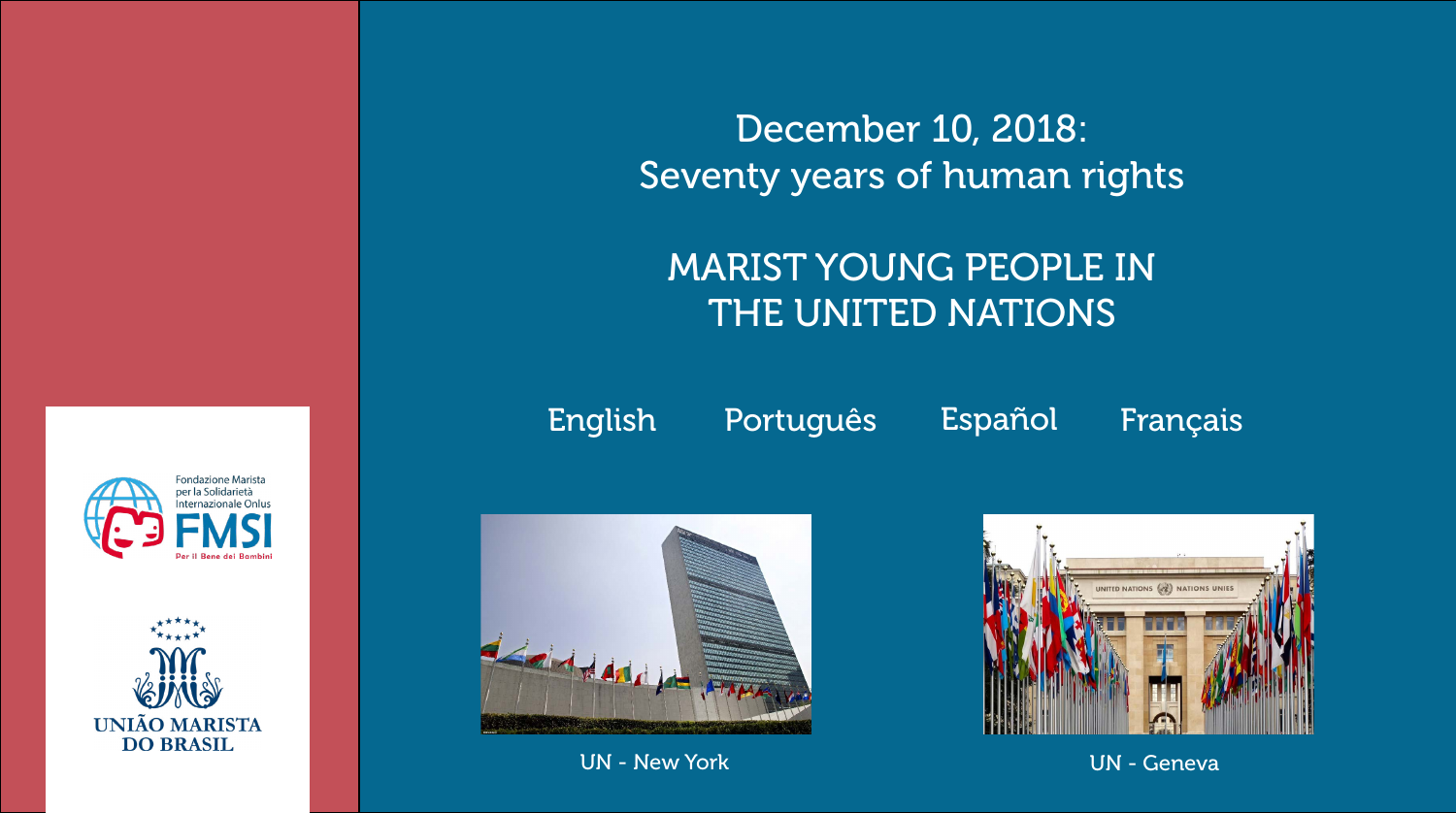### December 10, 2018: Seventy years of human rights

### MARIST YOUNG PEOPLE IN THE UNITED NATIONS

<span id="page-1-0"></span>

On a day like today, exactly 70 years ago, the United Nations General Assembly adopted the Universal Declaration of Human Rights to proclaim that all human beings have the same rights regardless of race, color, religion, gender, language, political opinions , origin or any other particular condition. Since then, December 10 is remembered as the International Day of Human Rights.

To celebrate this important anniversary, we will learn the experience of young Marists who have traveled to New York and Geneva to participate in United Nations events that promote human rights.

### Empower those who have no voice

*"We will favor opportunities for our partners to share, participate in decision-making and, at the same time, invite children and youth to be leaders in this area."* More than ten years ago, the Marist Mission Assembly of Mendes (Brazil, 2007) made this appeal. Invitation that repeats the XXII General Chapter (Colombia, 2017) when it affirms that we believe *"in the promotion, protection and defense of the rights of children and young people, and in their empowerment as agents of transformation."*

Without a doubt, being leaders, agents of transformation or defenders of human rights is a challenge that begins in the daily life of Marist children and young people. However, your voice should be heard even at the highest levels of international discussion and decision.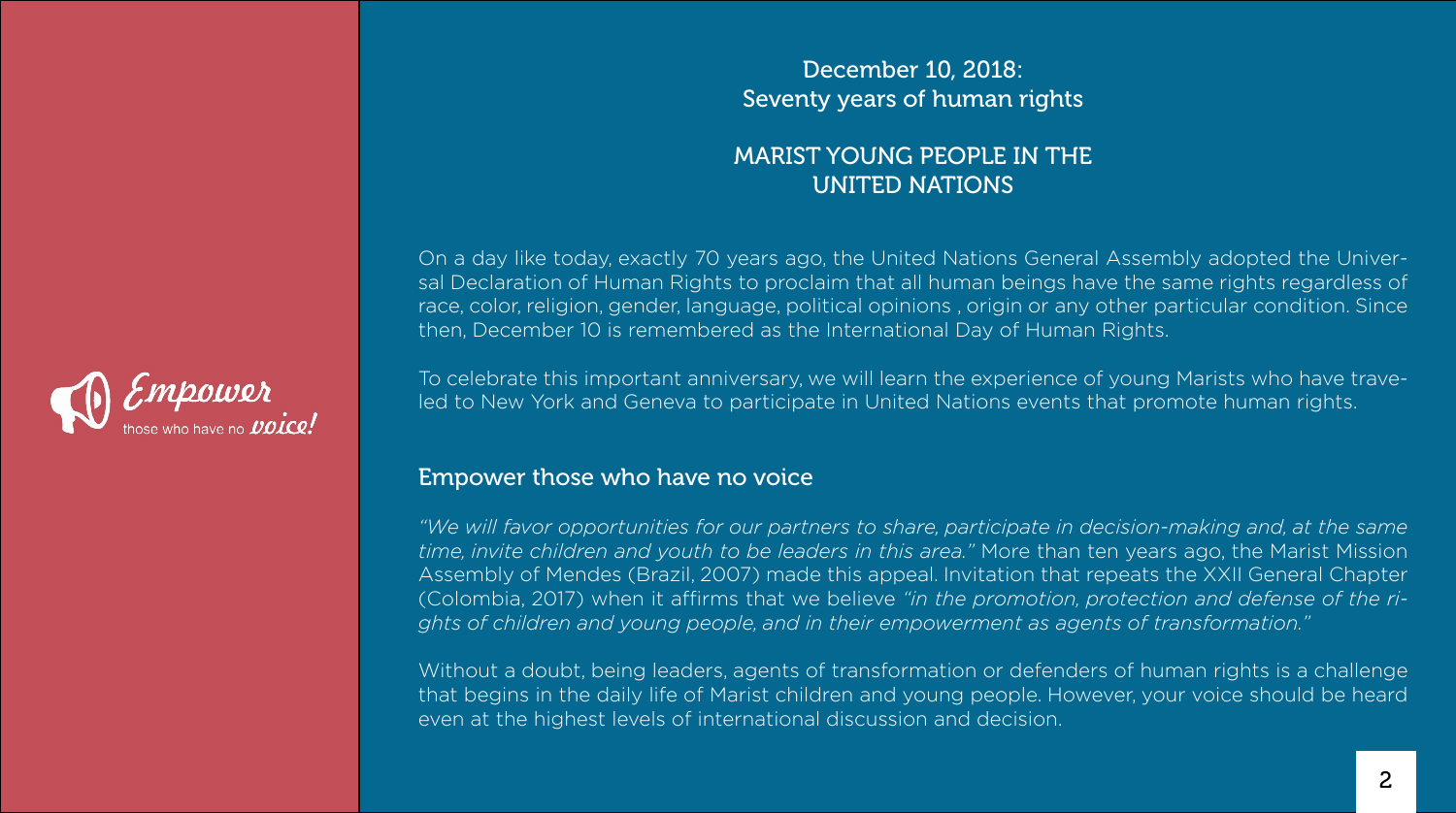

The High Level Political Forum (HLPF) is the United Nations main platform to monitor and review the 17 Sustainable Development Goals (SDGs) that mark the global agenda between 2015 and 2030. Sofía Toro (Chile) in 2017 and Mariana Díaz and Nadia Lomeli (Mexico) in 2018 traveled to New York to represent in this forum thousands of young Marists from Latin America who since 2013 have been involved in the discussion about SDGs.

### Sofía Toro Mariana D. Plauchud Nadia Lomelí Camila Álvarez Gabriel Genivaldo do Santos

Likewise, Camila Álvarez (Chile), Gabriel dos Santos and Pedro Gouvea (Brazil) represented in Geneva the 1,700 Marist children and youths from 13 countries - from Australia to Canada - who participated in the consultations led by the Committee on the Rights of the Child of the Nations United. On September 28, 2018, Day of General Discussion (DGD) was held to discuss the role of children as human rights defenders.

Let us know how your experience was: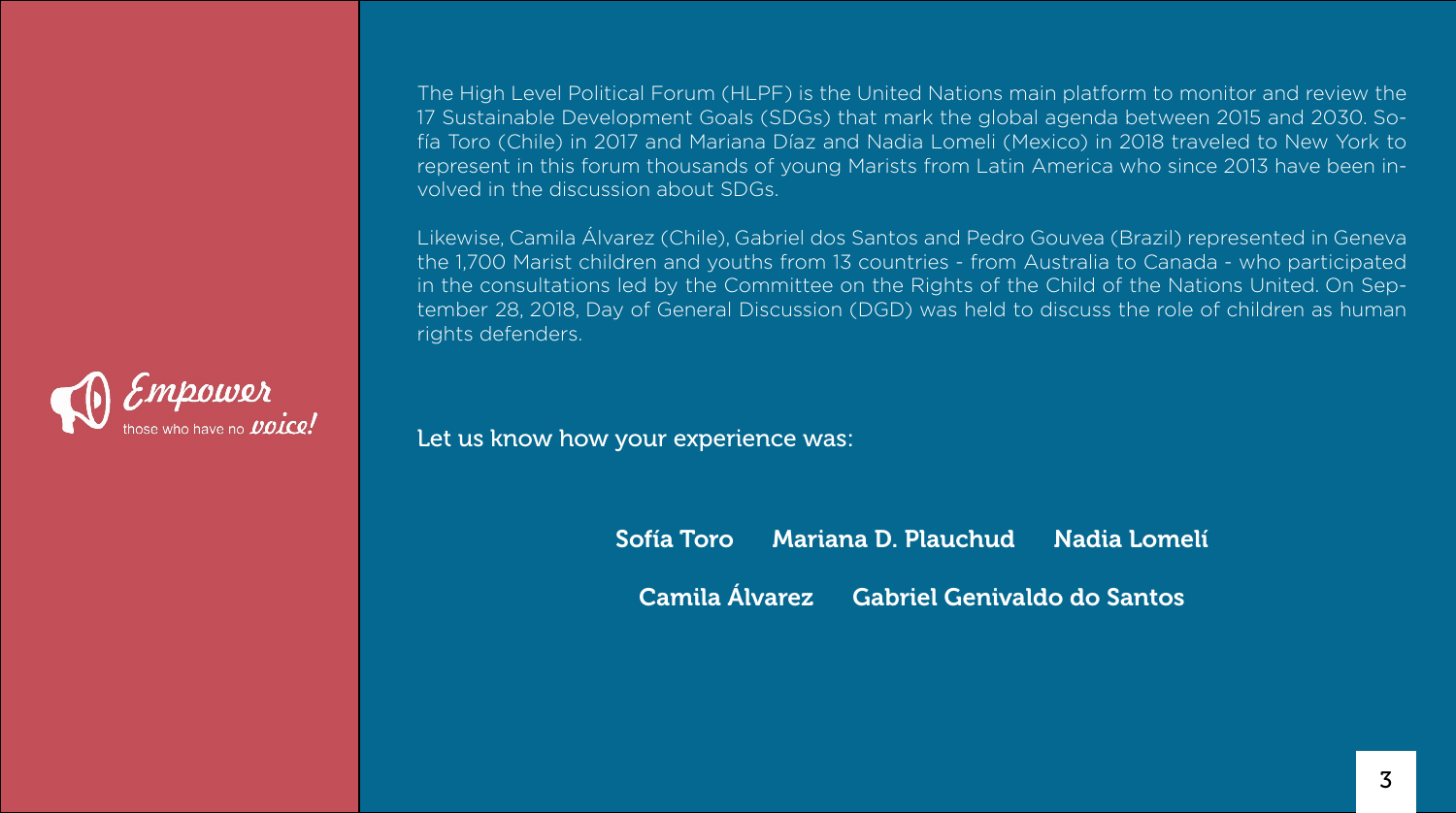# Sofía Toro (16):

Participating in the United Nations High Level Political Forums (HLPF) has allowed me to learn more about the world and how it works.

But the most important - from my point of view was to have the wonderful opportunity to meet fantastic people, full of energy and dedication to make this world a better place.

The stories of the young people taught me many things, new realities and cultures.

In short, this experience filled me with faith and gave me hope for a better and a fairer world, where we are all capable of building it.





Above all, they have shown me that, with enthusiasm and effort, children and young people can contribute their little grain of sand and, little by little, generate changes that will eventually grow and mature with us.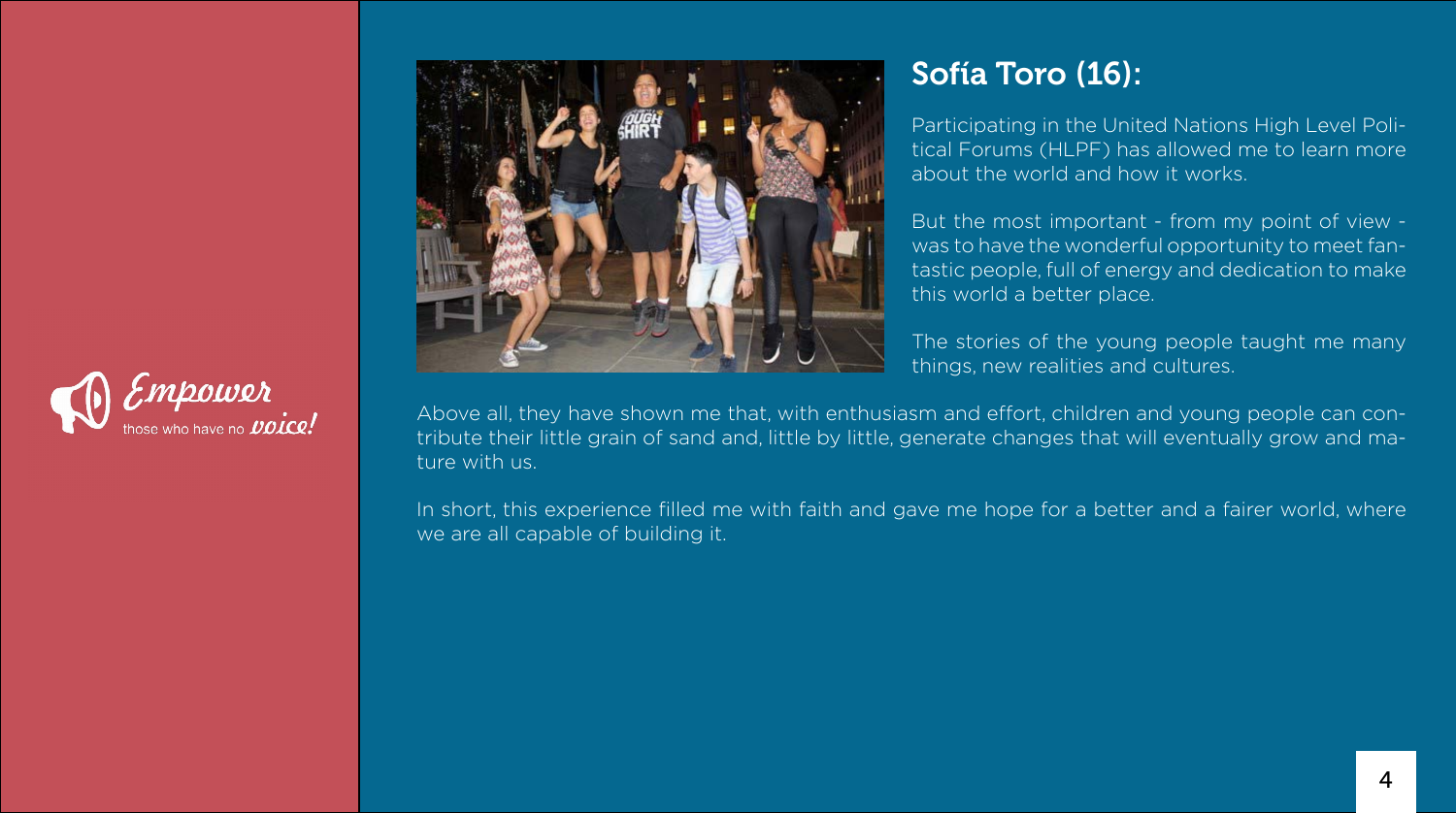### Mariana D. Plauchud (22):

Being in HLPF 2018 was a great experience because it was another way of knowing the opportunity that Marist children have to speak from the spaces that are created for them; where they can be heard in assemblies, camps and meetings organized by youth movements.

It is not only a Marist meeting, it transcends and reaches international panels where the welfare of children and young people occupy a special place.

Ensuring the integrity of their speeches, what they say and what they think, is to build from bases.

We are brothers of the Provinces of other countries, like the USA, who supported us with their hospitality. So that children's voices are heard and taken into account at the international level.





These well-used opportunities provide a good foundation for growing and moving forward to reach more goals for children. It gives me great satisfaction to know that we are a family, not only within my Province.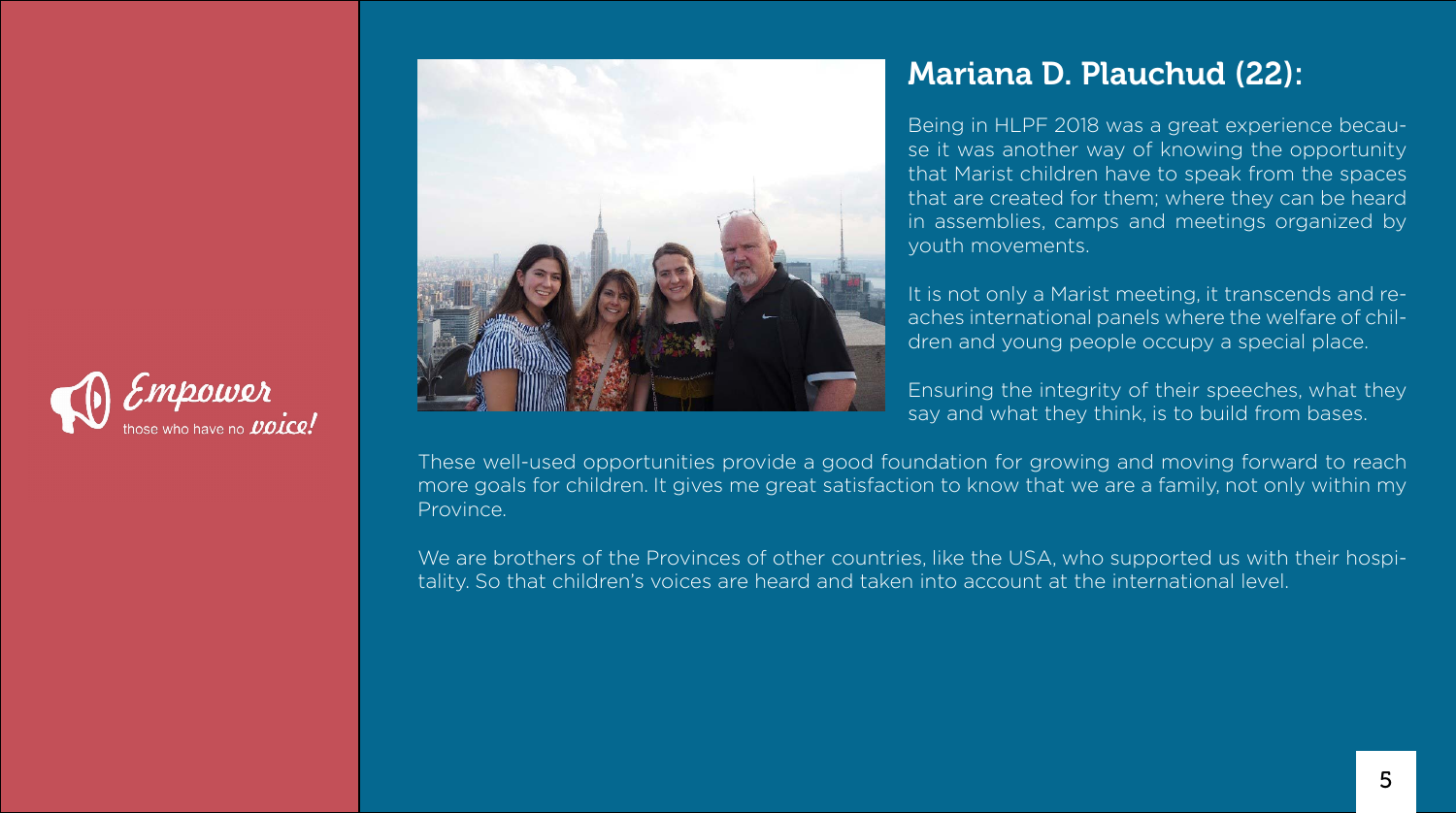### Nadia Lomelí (19):

From the moment we arrived in New York, I knew the task was beginning ... because it was a unique and very enriching experience. Having the opportunity to be the voice of so many children in HLPF2018 was something I will never forget.

It was shocking to realize that the Marists are working internationally for these rights and are looking for new ways for all to be heard. Being part of this gives me great satisfaction and I feel very blessed to be in this great family. To know that we are fulfilling the dream of Marcellin and building the Kingdom.





I also understand that it is very important that all children and young people be heard because they have much to say. Your voice is as valid as anyone else's.

Entering UN headquarters, participating as panelists and knowing that we were listened to and taken into account was a big step for all of us, young people and adults, since the change is made with everyone.

I know that we are working together with the children from the roots, making them see how much they are worth. Bringing all these experiences and voices to the United Nations is a constant work and the first of many steps along the way.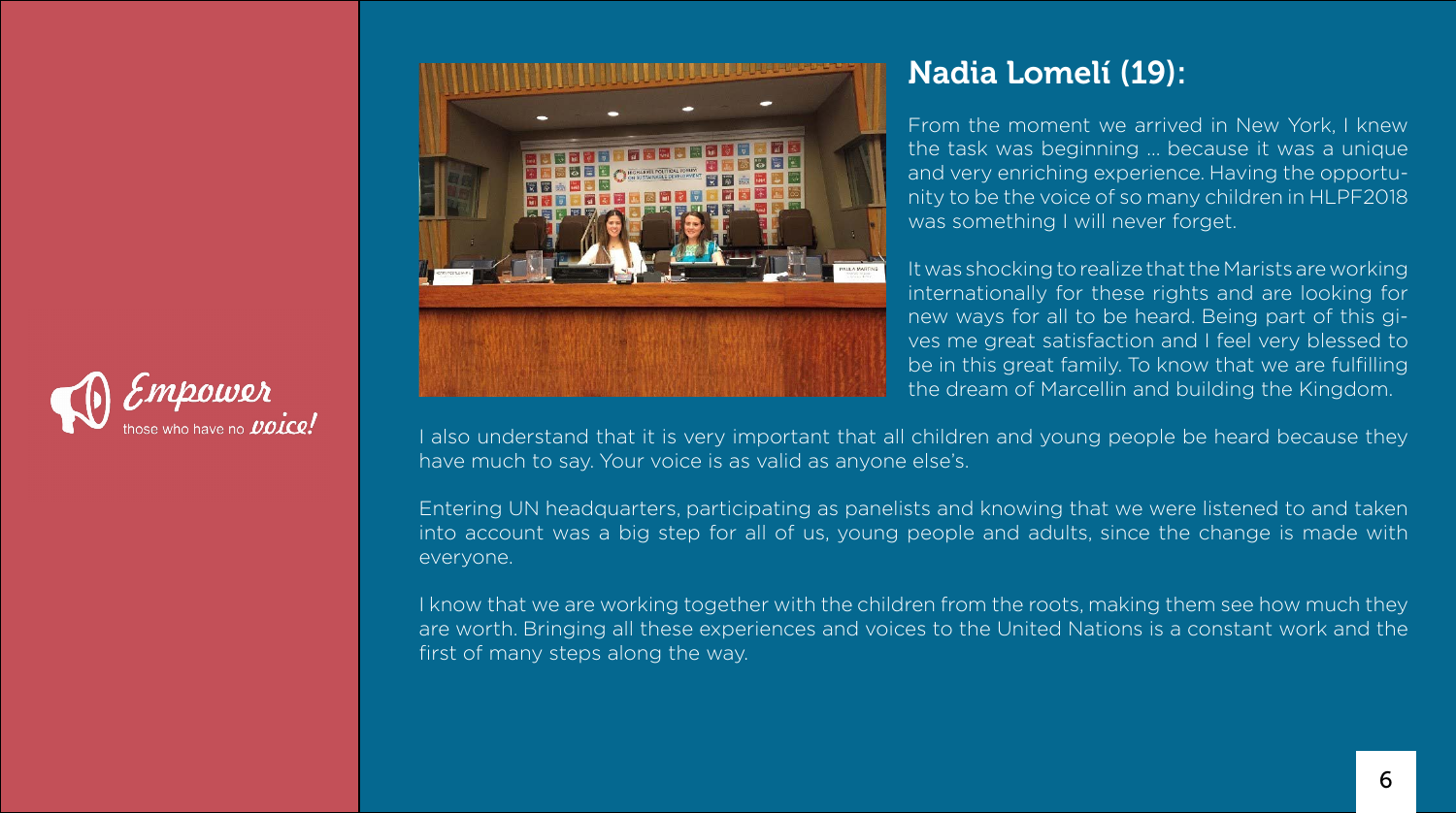

# **Sandy & M. H. Homes Room**

# Camila Álvarez (17):

Without a doubt, Geneva helped me grow personally. I am happy every time I remember those few days there and I think the previous expectations were minimal compared to the ones I experienced.

could not specify in a single concept which was

the most significant, but I can say that there were remarkable moments. In addition to traveling and staying in Geneva, sharing with people from other nations, meeting experts such as Alejandro Cussianovich; seeing that I was there not just for what I did previously, but because there are people who have the need to listen to others to generate change. It made me reflect and decide what I want for the future, and not just a future for me, but for everyone.

What caught my attention was that adults were held responsible for the bad practices. It may be true that they are responsible, but adults are also protagonists of the improvements that young people want.

Staying in constant criticism of what they did wrong will only help to continue in this absurd struggle of generations. We must guide ourselves to find out what the old, present, and future generations need, and for that we must work together. I will be eternally grateful for life and proud to be a Marist.

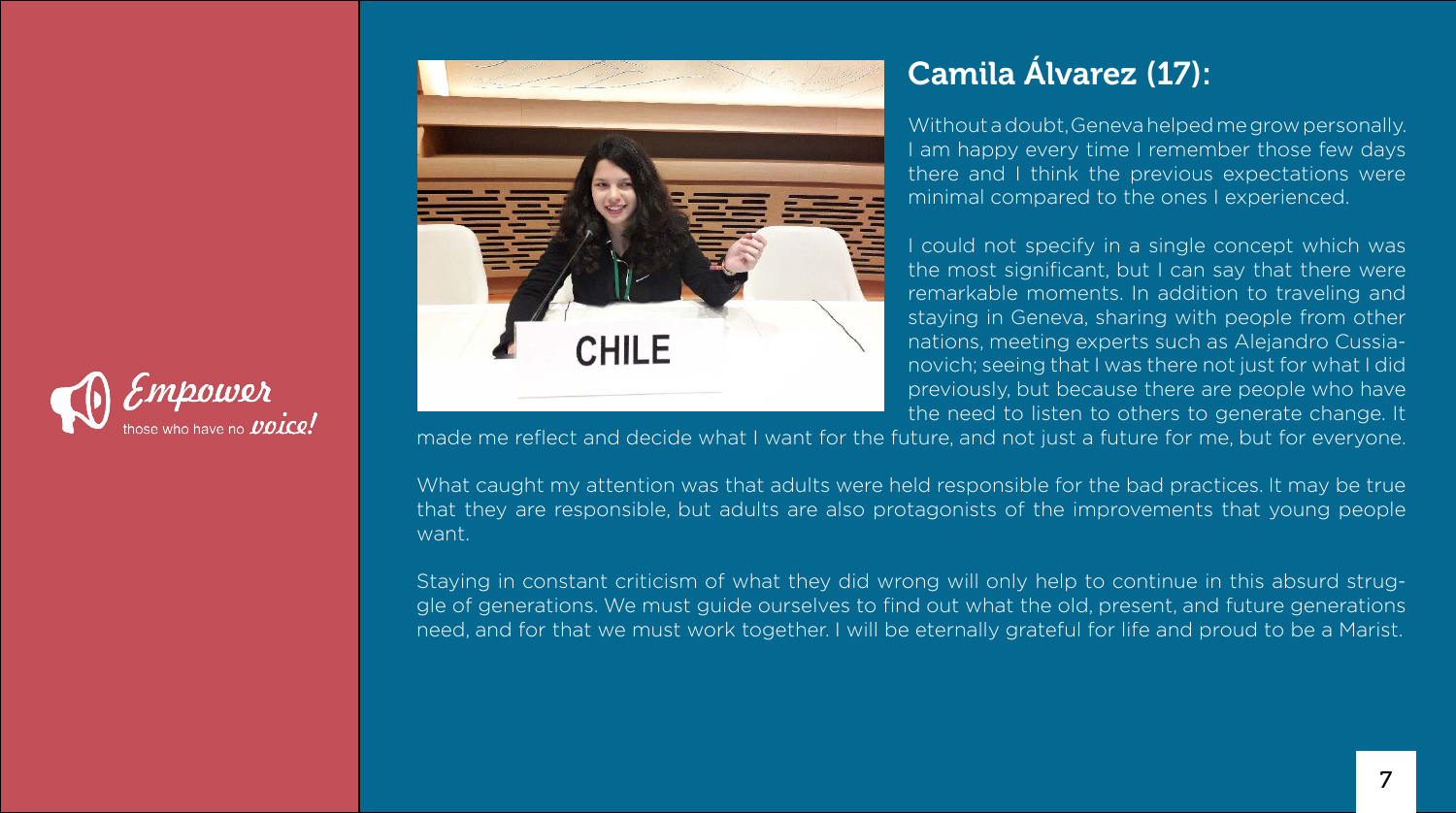### Gabriel Genivaldo do Santos (16):

My experience in Geneva was one of the best in my life. Besides being my first international trip, I had the opportunity to show the world not only mine but the reality of many children from the peripheries of Brazil.

It was a unique moment, where I was thrilled to be able to speak and in fact be heard.

I really liked the country, I met several places, I have made friends with several people from around the world and I still have contact.





The most significant was to see children and adolescents being protagonists, representing and speaking everything we shouted to adults for years in an important space like the UN. Also had many funny and cool moments, I believe that the delegation from Brazil and Chile did very well, were the best.

I would like to take the opportunity and say that this experience has changed my life and made me a better human being.

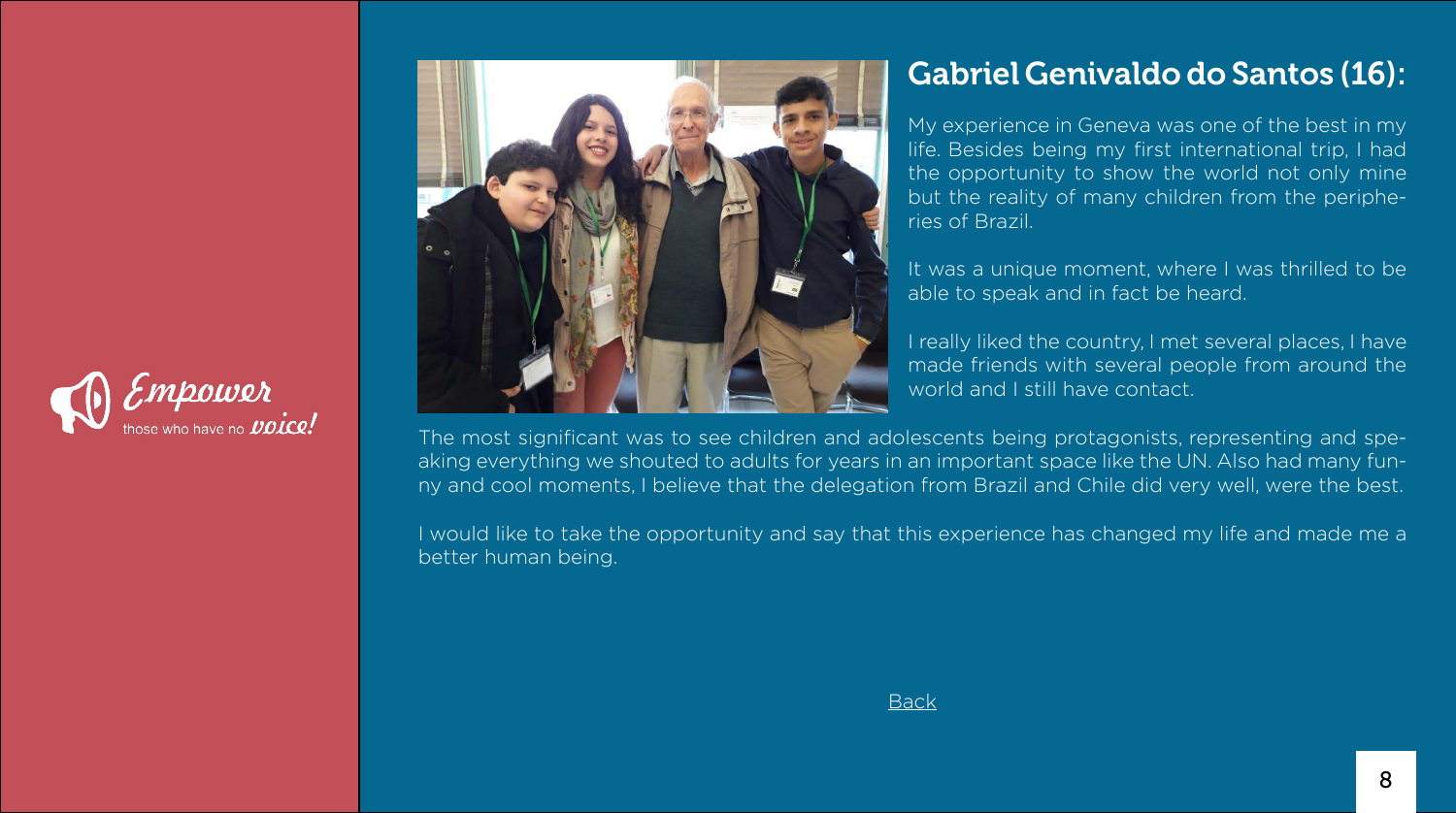### 10 de dezembro de 2018: Setenta anos de direitos humanos

### JOVENS MARISTAS NAS NAÇÕES UNIDAS

Em um dia como hoje, exatamente 70 anos atrás, a Assembleia Geral das Nações Unidas adotou a Declaração Universal dos Direitos Humanos para proclamar que todos os seres humanos têm os mesmos direitos, independentemente de raça, cor, religião, gênero, idioma, opiniões políticas, origem ou qualquer outra condição particular. Desde então, 10 de dezembro é lembrado como o Dia Internacional dos

<span id="page-8-0"></span>

# Direitos Humanos.

Para celebrar este importante aniversario, conheceremos a experiência de jovens maristas que viajaram para Nova York e Genebra para participar de eventos das Nações Unidas que promovem os direitos humanos.

### Empoderar aqueles que não têm voz

*"Vamos favorecer oportunidades para nossos interlocutores compartilharem, participarem da tomada de decisões e, ao mesmo tempo, convidarem crianças e jovens para serem líderes nessa área."* Há mais de dez anos, a Assembléia da Missão Marista de Mendes (Brasil, 2007) fez esse apelo. Convite que repete o XXII Capítulo Geral (Colômbia, 2017) quando afirma que acreditamos *"na promoção, proteção e defesa dos direitos das crianças e jovens, e no seu empoderamento como agentes de transformação".* Sem dúvida, ser líderes, agentes de transformação ou defensores dos direitos humanos é um desafio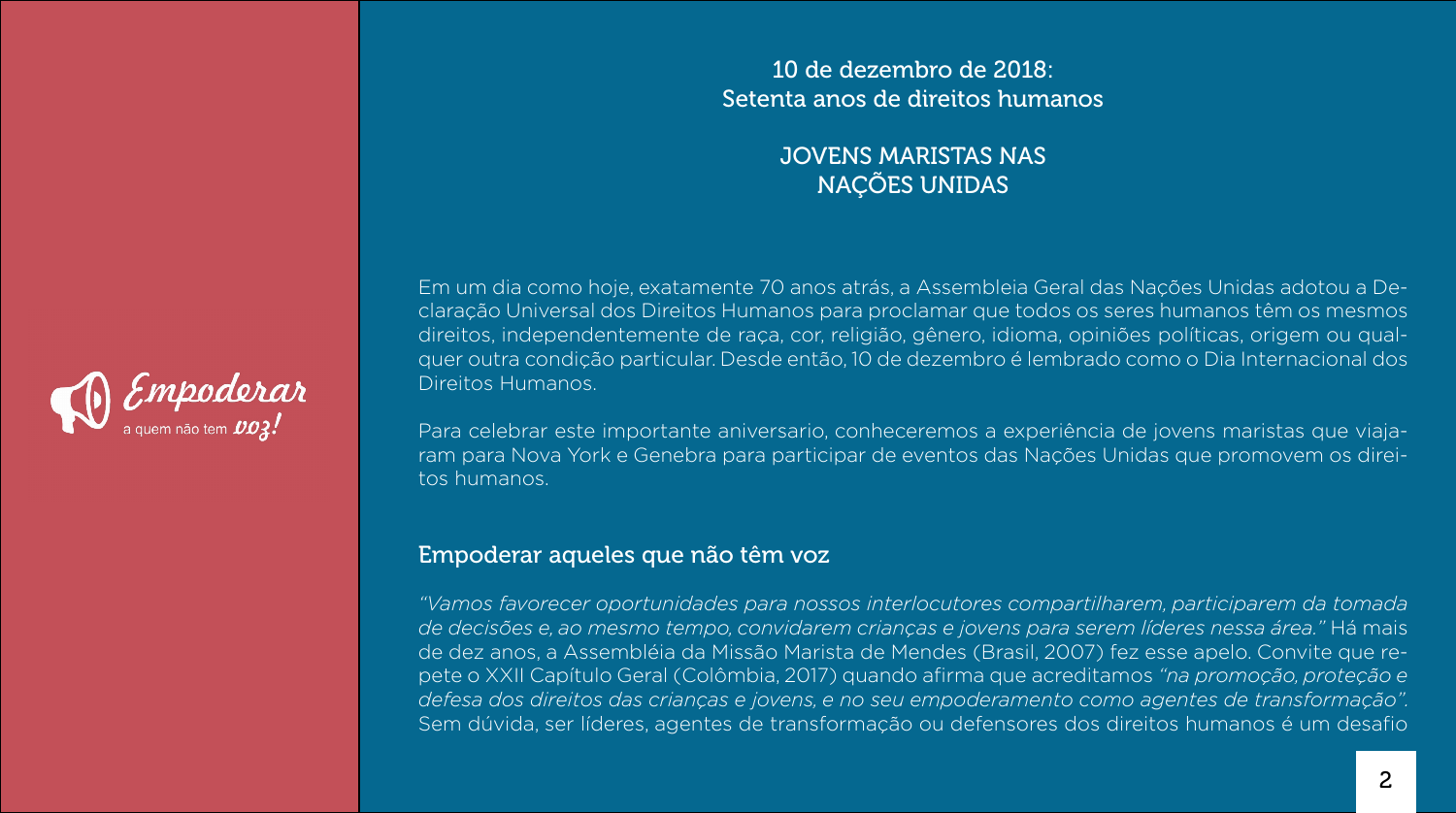### que começa no dia a dia das crianças e jovens maristas. No entanto, sua voz deve ser ouvida mesmo

nos níveis mais altos de discussão e decisão a nível internacional.



O Fórum Político de Alto Nível (HLPF) é a principal plataforma das Nações Unidas para monitorar e revisar os 17 grandes Objetivos de Desenvolvimento Sustentável (ODS) que marcam a agenda global entre 2015 e 2030. Sofía Toro (Chile) em 2017 e Mariana Díaz e Nadia Lomelí (México) em 2018 viajaram para Nova York para representar neste fórum milhares de jovens maristas da América Latina que desde 2013 estiveram envolvidos na discussão sobre os ODS.

# Sofía Toro Mariana D. Plauchud Nadia Lomelí Camila Álvarez Gabriel Genivaldo do Santos

Da mesma forma, Camila Álvarez (Chile), Gabriel dos Santos e Pedro Gouvea (Brasil) representaram em Genebra as 1.700 crianças e jovens maristas de 13 países - da Austrália ao Canadá - que participaram das consultas lideradas pelo Comitê dos Direitos dos Filho das Nações Unidas. Em 28 de setembro de 2018, o Dia do Debate Geral foi realizado para discutir o papel das crianças como defensoras dos direitos humanos.

Vamos saber como foi sua experiência: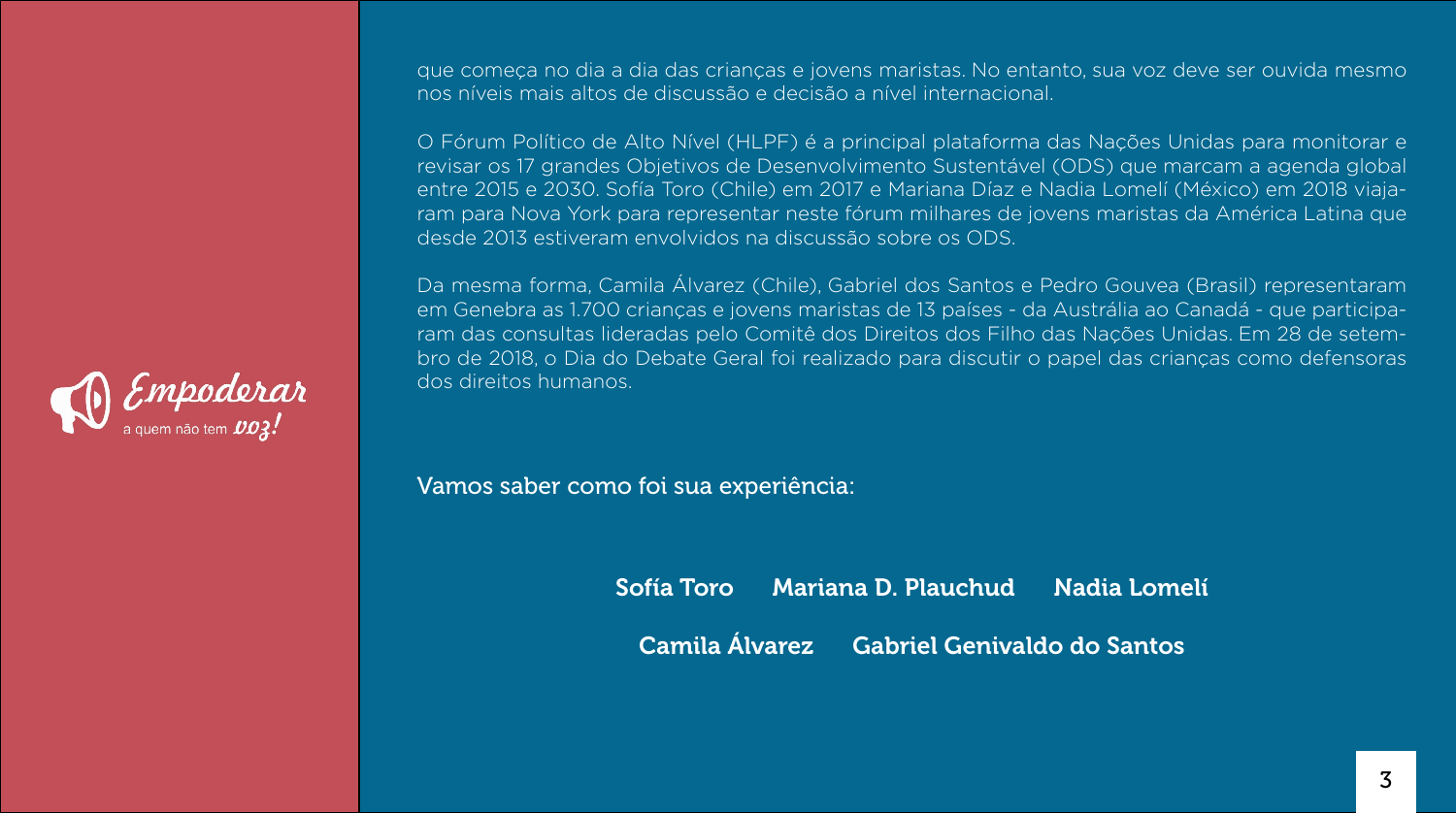# Sofía Toro (16):

Participar nos Fóruns Políticos de Alto Nível das Nações Unidas (HLPF) permitiu-me saber mais sobre o mundo e como ele funciona.

Mas o mais importante - do meu ponto de vista - foi ter a maravilhosa oportunidade de conhecer pessoas fantásticas, cheias de energia e dedicação para tornar este mundo um lugar melhor.

As histórias dos jovens me ensinaram muitas coisas, novas realidades e culturas.





Acima de tudo, eles me mostraram que, com entusiasmo e esforço, crianças e jovens podem contribuir com seu grãozinho de areia e, pouco a pouco, gerar mudanças que eventualmente crescerão e amadurecerão conosco.

Em suma, essa experiência me encheu de fé e me deu esperança de um mundo melhor e mais justo, onde todos somos capazes de construí-lo.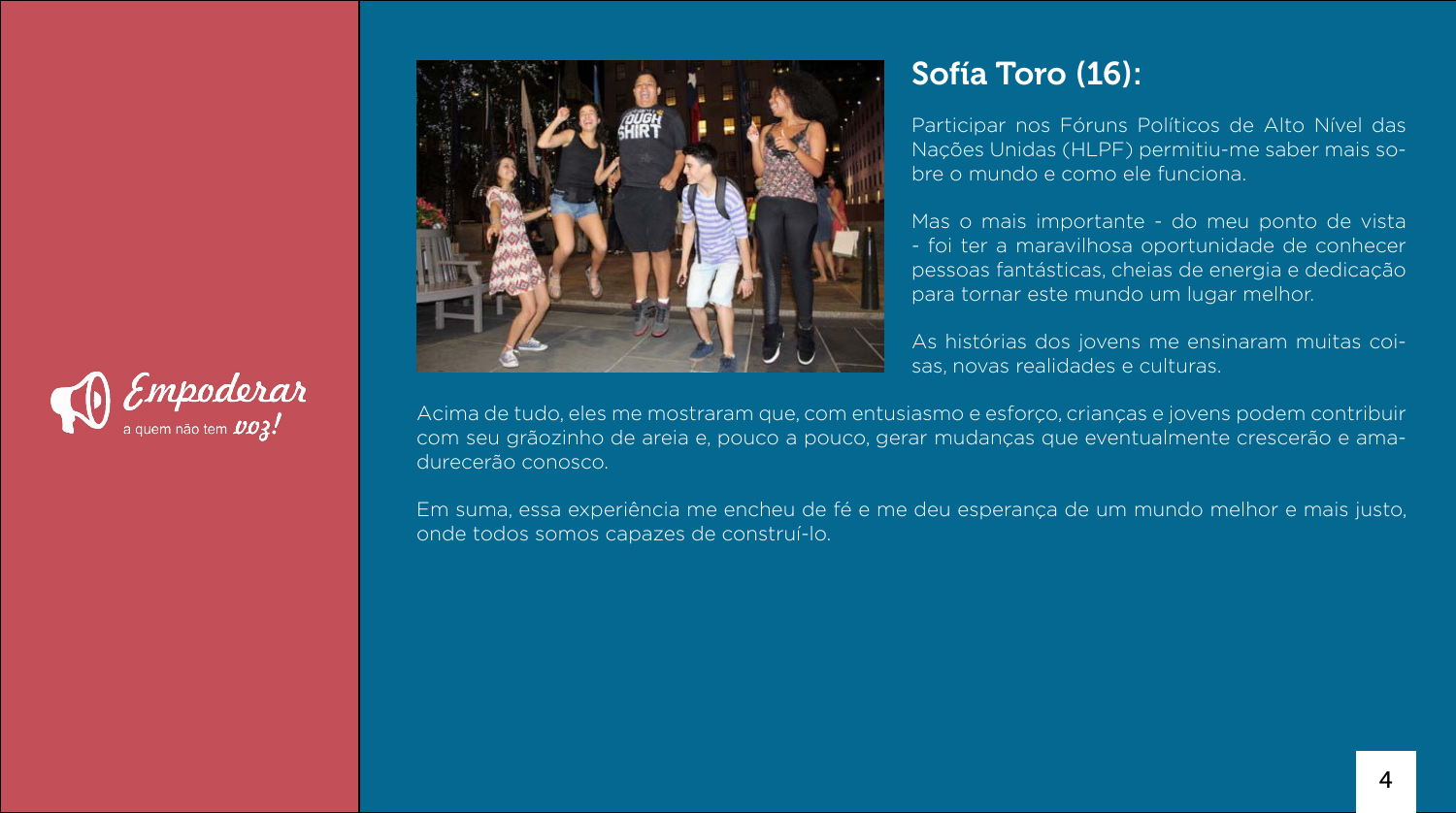### Mariana D. Plauchud (22):

Estar no HLPF 2018 foi uma grande experiência, pois foi mais uma forma de conhecer a oportunidade que as crianças maristas têm de falar a partir dos espaços que são criados para elas; onde eles podem ser ouvidos nas assembléias, acampamentos e reuniões organizadas por movimentos de jovens.

Não é apenas um encontro marista, é algo que transcende e alcança painéis internacionais onde o bem- -estar de crianças e jovens ocupa um lugar especial.

Garantir a integridade de suas falas, o que dizem e o que pensam, é construir das bases.





Essas oportunidades bem utilizadas fornecem uma boa base para crescer e avançar para alcançar mais metas em prol da infância. Me causa grande satisfação saber que somos uma família, não só dentro da minha Província.

Somos irmãos das Províncias de outros países, como os EUA, que nos apoiaram com sua hospitalidade. Para que as vozes das crianças sejam ouvidas e levadas em consideração no nível internacional.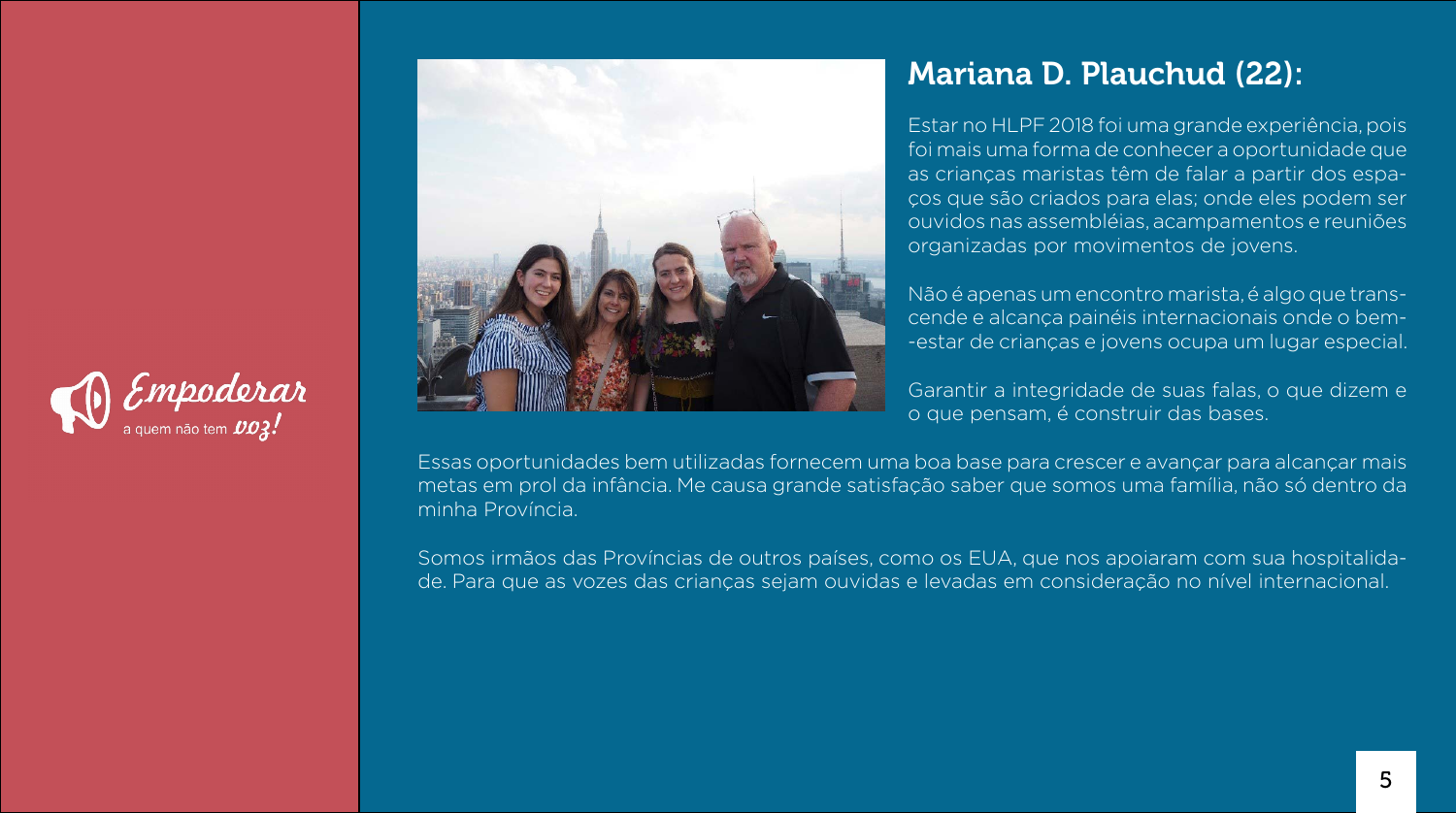### Nadia Lomelí (19):

A partir do momento em que chegamos a Nova York, eu sabia que a tarefa estava começando ... pois foi uma experiência única e muito enriquecedora. Ter tido a oportunidade de ser a voz de tantas crianças no HLPF2018 foi algo que nunca vou esquecer.

Foi impactante perceber que os maristas estão trabalhando a nível internacional por esses direitos e que estão procurando novas maneiras para que todos sejam ouvidos. Fazer parte disso me dá uma satisfação muito grande e me sinto muito abençoado por estar nesta grande família. Saber que estamos





cumprindo o sonho de Marcelino e construindo o Reino.

Também entendi que faz muita falta que todas as crianças e jovens sejam ouvidos, porque têm muito a dizer. Sua voz é tão válida quanto a de qualquer outra pessoa.

Entrar na sede da ONU, participar como painelistas e saber que fomos ouvidos e levados em conta foi um grande passo para todos nós, jovens e adultos, já que a mudança é feita com todos.

Eu sei que estamos trabalhando juntos com as crianças desde as raízes, fazendo com que elas vejam o quanto valem. Trazer todas essas experiências e vozes para as Nações Unidas é um trabalho constante e o primeiro de muitos passos ao longo do caminho.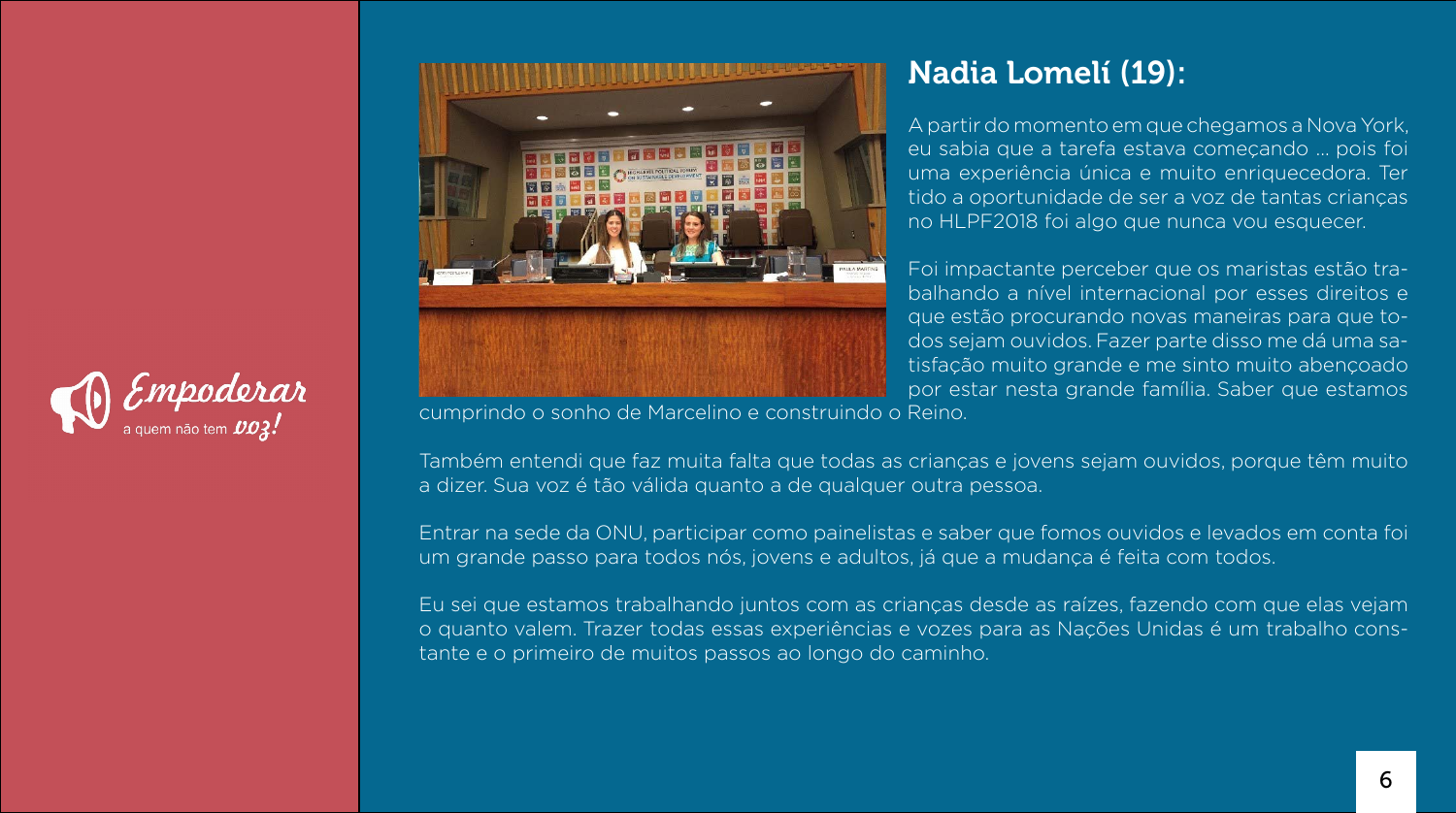

# **South A. B. Booms Street**

# Camila Álvarez (17):

Sem dúvida, Genebra me ajudou a crescer pessoalmente. Fico feliz toda vez que me lembro daqueles poucos dias lá e acho que as expectativas anteriores eram mínimas comparadas com as que eu experimentei.

Não poderia especificar em um único conceito qual foi o mais significativo, mas posso dizer que houve momentos marcantes. Além de viajar e permanecer em Genebra, compartilhando com pessoas de outras nações, conhecendo especialistas como Alejandro Cussianovich; vendo que eu estava lá não apenas pelo que eu fiz anteriormente, mas porque

há pessoas que têm a necessidade de ouvir os outros para gerar uma mudança. Isso me fez refletir e decidir o que eu quero para o futuro, e não apenas um futuro para mim, mas para todos.

Chamou a minha atenção que os adultos eram considerados responsáveis pelas más práticas. Talvez seja verdade que eles são responsáveis, mas os adultos também são protagonistas das melhorias que os jovens querem.

Permanecer em constante crítica sobre o que eles fizeram de errado só ajudará a continuar nessa luta absurda de gerações. Devemos nos guiar para descobrir o que as gerações antigas, atuais e futuras precisam e, para isso, devemos trabalhar juntos. Serei eternamente grata pela vida e orgulhosa de ser marista.

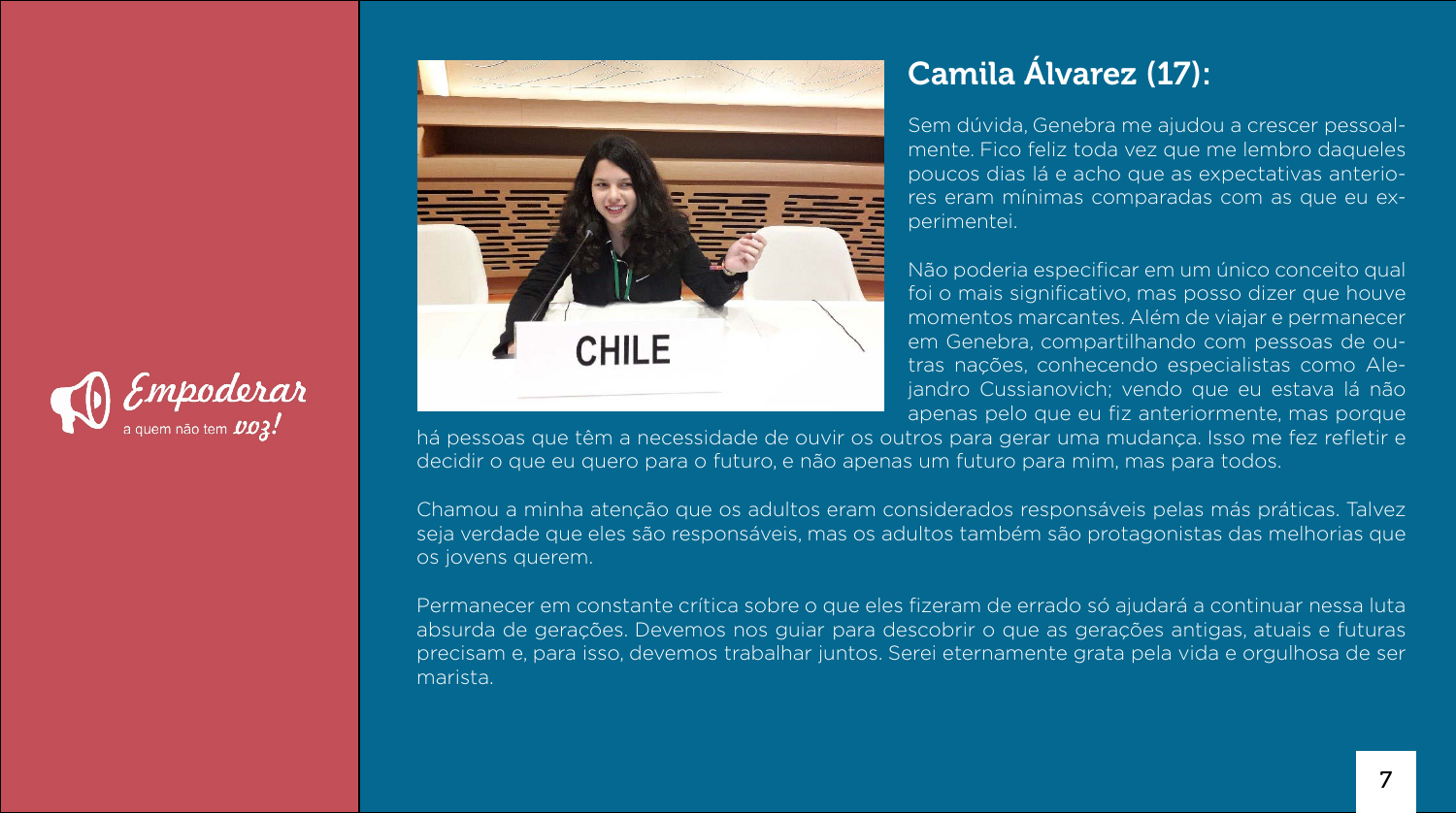# Gabriel Genivaldo do Santos (16):

A minha experiência em Genebra foi uma das melhores em minha vida, pois além de ser minha primeira viagem internacional, tive a oportunidade de mostrar para o mundo não só a minha, mas a realidade de muitas crianças das periferias do Brasil.

Foi um momento único, onde fiquei emocionado por poder falar e de fato ser ouvido.

Gostei muito do país, conheci vários lugares, fiz amizade com várias pessoas do mundo e que ainda mantenho contato.





O mais significativo foi ver as crianças e adolescentes sendo protagonistas, representando e falando tudo o gritamos para os adultos há anos em um espaço importante como a ONU. Também tiveram muitos momentos engraçados e legais, eu acredito que a delegação do Brasil e do Chile se deram muito bem, foram as melhores.

Gostaria de aproveitar a oportunidade e falar que essa experiência mudou minha vida e me tornou um ser humano melhor.

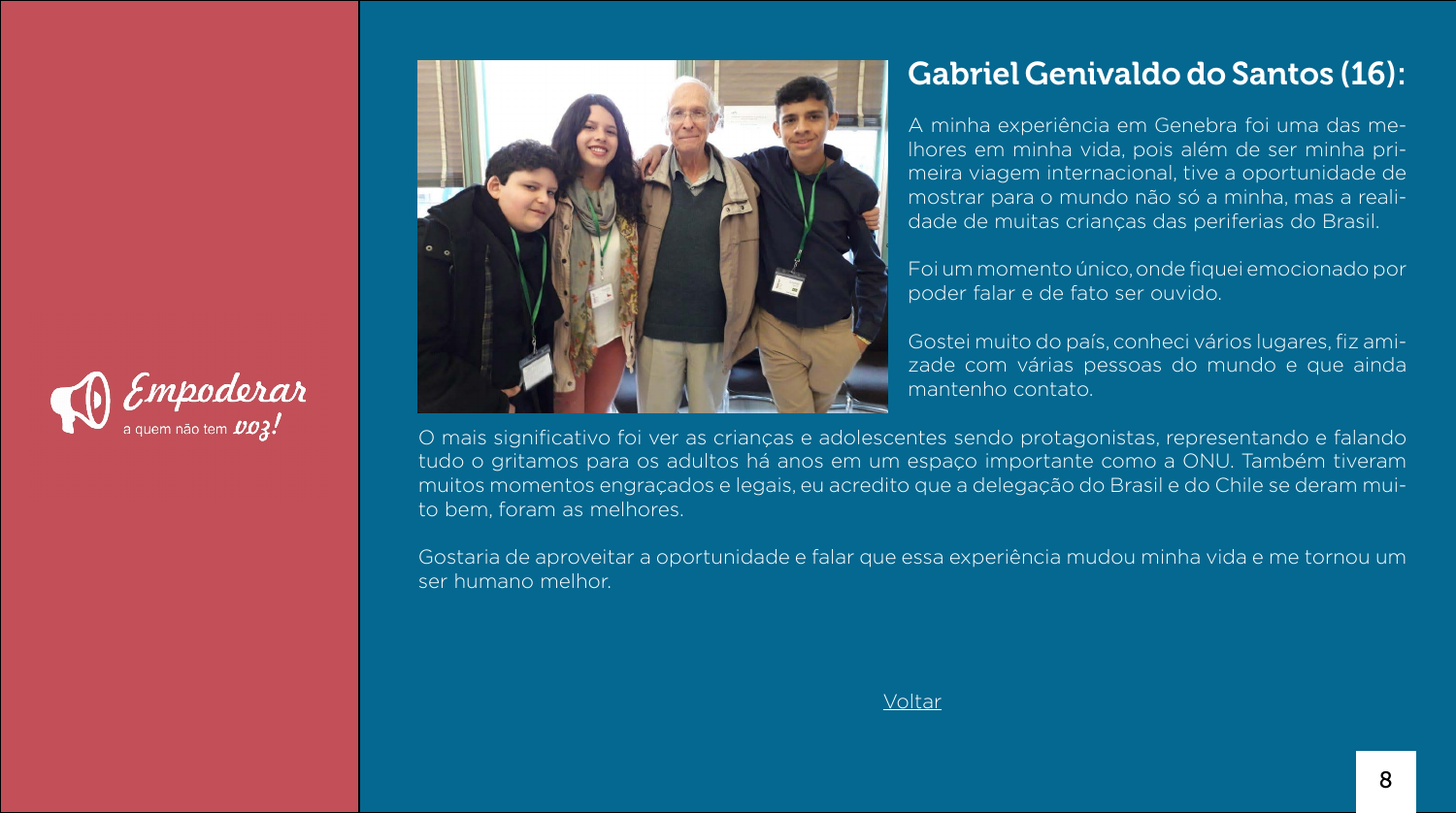<span id="page-15-0"></span>

### Diez de diciembre de 2018: Setenta años de Derechos Humanos

### JÓVENES MARISTAS en las NACIONES UNIDAS

En un día como hoy, hace exactamente 70 años, la Asamblea General de Naciones Unidas adoptó la Declaración Universal de Derechos Humanos para proclamar que todos los seres humanos tienen los mismos derechos sin importar su raza, color, religión, sexo, idioma, opiniones políticas, origen nacional ni ninguna otra condición en particular. Desde entonces se recuerda el día 10 de diciembre como el Día

# Internacional de los Derechos Humanos.

Para celebrar este importante aniversario, conoceremos la experiencia de jóvenes maristas que han viajado a New York y Ginebra para participar en eventos de Naciones Unidas que promueven los derechos humanos.

### Empoderar a los que no tienen voz

*"Favorezcamos oportunidades a nuestros destinatarios para compartir, participar en la toma de decisiones y a la vez invitemos a los niños y jóvenes para que sean líderes en esta área"*. Hace más de diez años que la Asamblea de la Misión Marista de Mendes (Brasil, 2007) hizo este llamado. Invitación que vuelve a repetir el XXII Capítulo General (Colombia, 2017) cuando afirma que creemos *"en la promoción, protección y defensa de los derechos de los niños y jóvenes, y en su empoderamiento como agentes de transformación"*.

Sin duda, ser líderes, agentes de transformación o defensores de los derechos humanos es un desafío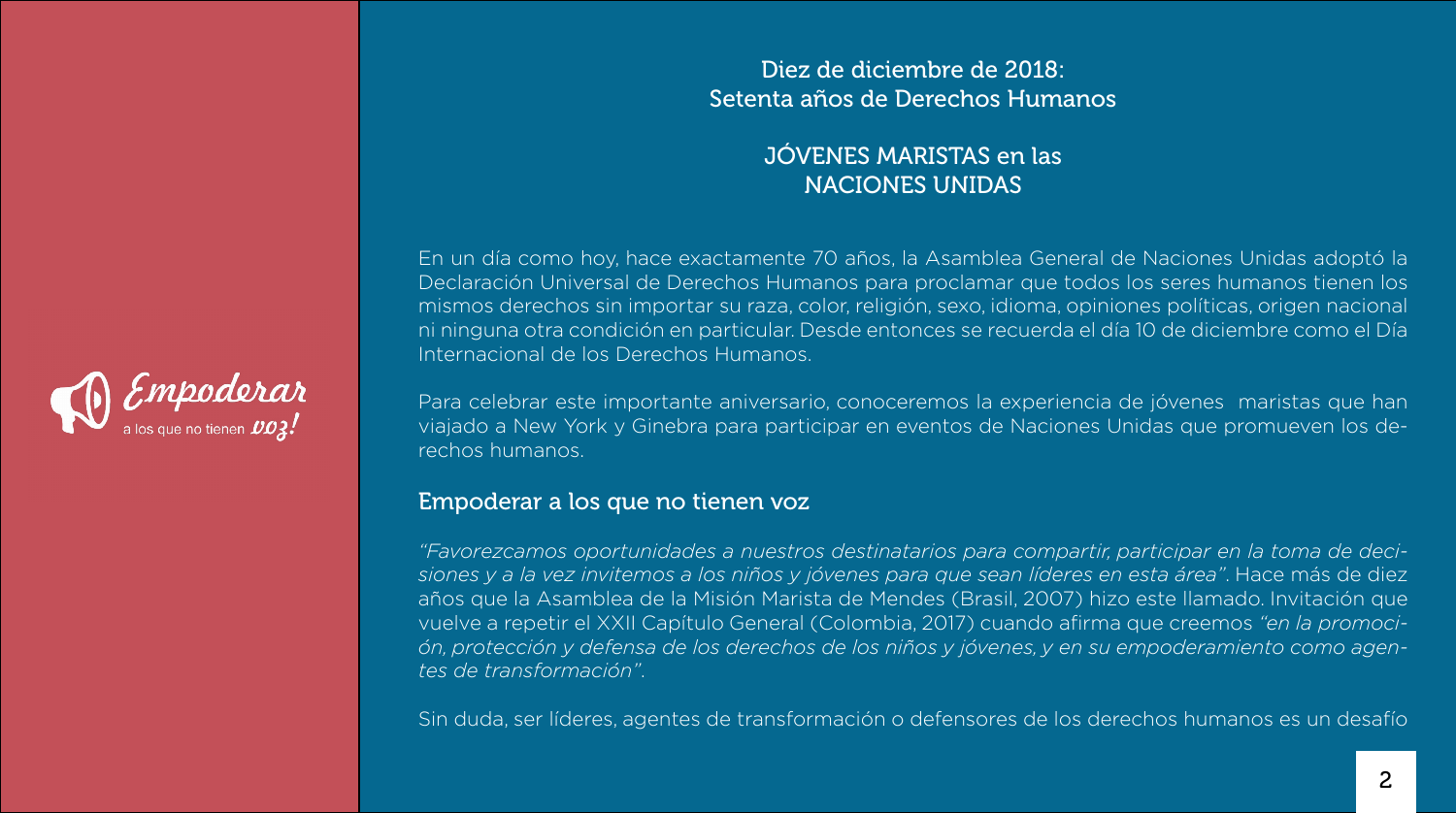

que empieza en el día a día de los niños, niñas y jóvenes maristas. Sin embargo, su voz debe ser escuchada hasta en los espacios más altos de discusión y decisión a nivel internacional.

El Foro Político de Alto Nivel (HLPF) es la principal plataforma de Naciones Unidas para el seguimiento y revisión de los 17 grandes Objetivos de Desarrollo Sostenible (ODS) que marcan la agenda mundial entre los años 2015 y 2030. Sofía Toro (Chile) en 2017 y Mariana Díaz y Nadia Lomelí (México) en 2018 han viajado hasta New York para representar en ese foro a miles de jóvenes maristas de América Latina que desde 2013 se han involucrado en la discusión sobre los ODS.

> Sofía Toro Mariana D. Plauchud Nadia Lomelí Camila Álvarez Gabriel Genivaldo do Santos

Por su parte, Camila Álvarez (Chile), Gabriel dos Santos y Pedro Gouvea (Brasil) representaron en Ginebra a los 1.700 niños y jóvenes maristas de 13 países - desde Australia hasta Canadá - que participaron en las consultas lideradas por el Comité de Derechos del Niño de Naciones Unidas. El día 28 de septiembre de 2018 se celebró el Día de Debate General para discutir sobre el rol de niños y niñas como defensores de derechos humanos.

Conozcamos cómo fue su experiencia: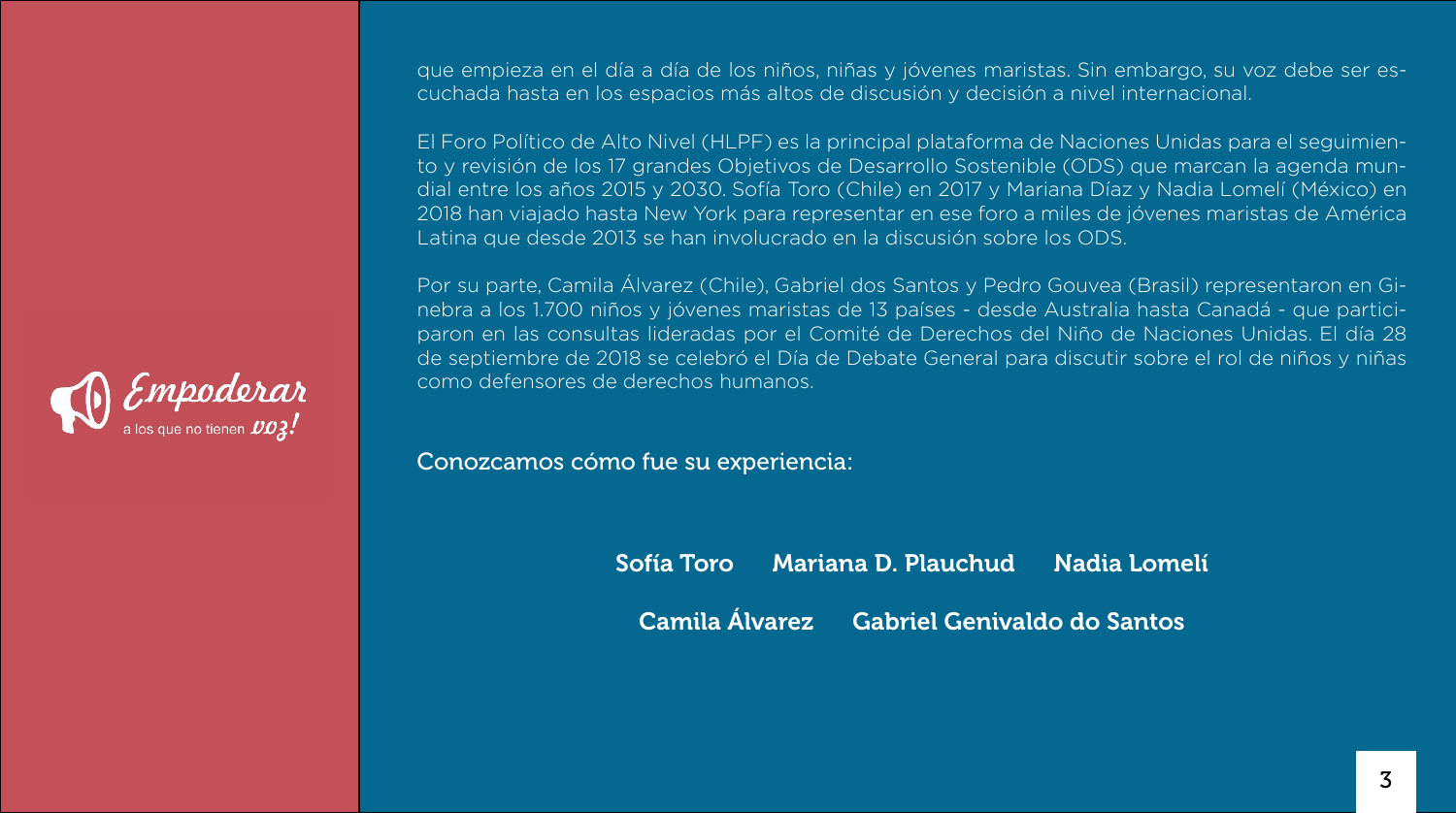# Sofía Toro (16):

Participar en los Foros Políticos de Alto Nivel en Naciones Unidas (HLPF) me permitió conocer más sobre el mundo y cómo éste funciona.

Pero lo más importante - desde mi parecer - fue el tener la maravillosa oportunidad de conocer personas geniales, llenas de energía y entrega por hacer de este mundo un lugar mejor.

Los relatos de los jóvenes me enseñaron muchas cosas, desde nuevas realidades y culturas.





Por sobre todo, me mostraron que con ganas y esfuerzo, los niños, niñas y jóvenes podemos aportar nuestro granito de arena y poco a poco ir generando cambios que con el tiempo crecerán y madurarán junto a nosotros.

En resumen, esta experiencia me llenó de fe y me dio esperanzas de un mundo mejor y más justo en donde todos somos capaces de construirlo.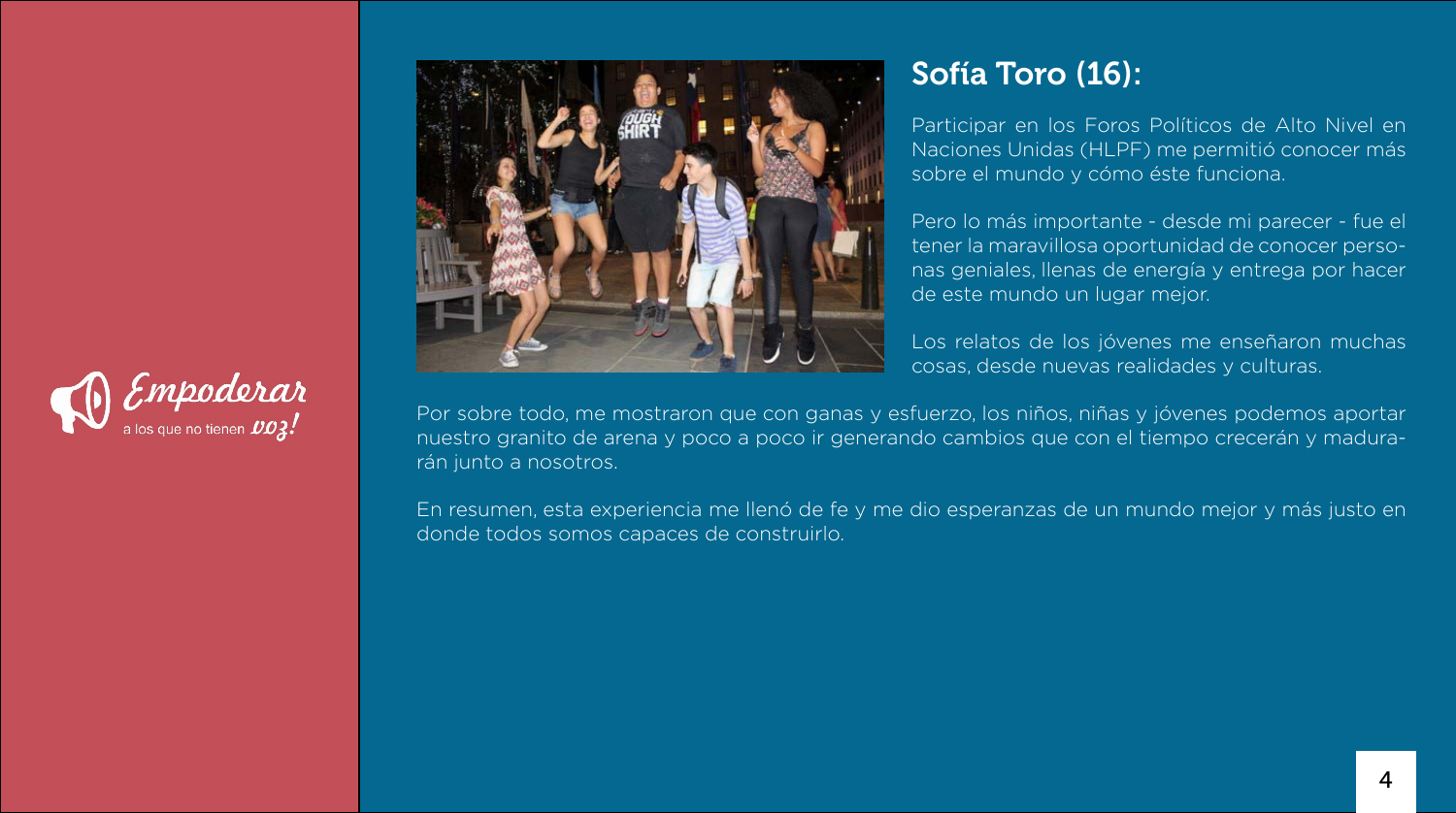### Mariana D. Plauchud (22):

Estar en el HLPF 2018 fue una gran experiencia, pues fue una manera más de conocer la oportunidad que tienen los niños y niñas maristas para hablar desde los espacios que se generan para ellos; donde pueden saberse escuchados en las asambleas, campamentos y encuentros que organizan los movimientos juveniles.

No es únicamente un encuentro Marista, es algo que trasciende y que llega a paneles internacionales donde el bienestar de niños, niñas y jóvenes toma un lugar especial.





Llevar sus voces íntegras, desde lo que dicen y piensan, es construir desde abajo. Estas oportunidades bien aprovechadas, proporcionan una buena base dónde crecer y seguir avanzando para lograr más metas en pro de la niñez.

Me causa mucha satisfacción saber que somos familia, no solamente dentro de mi Provincia.

Somos hermanos de las Provincias de otros países, como la de EEUU, que nos apoyó con su hospitalidad. Para que las voces de niños y niñas sean escuchadas y tomadas en cuenta a nivel internacional.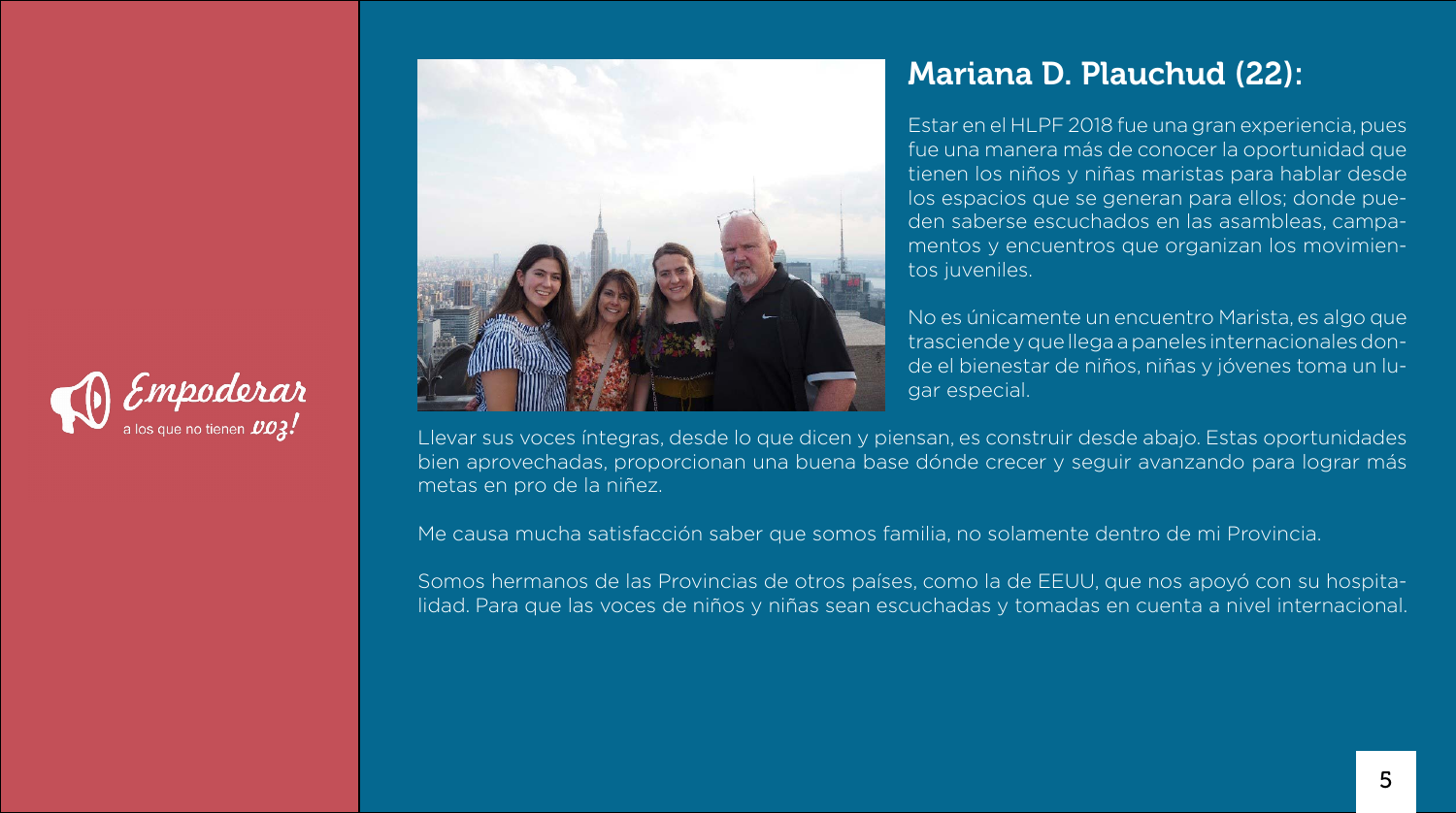### Nadia Lomelí (19):

Desde el momento en que llegamos a New York supe que la tarea comenzaba… pues fue una experiencia única y muy enriquecedora. El haber tenido la oportunidad de ser la voz de tantos niños y niñas en el HLPF2018 fue algo que jamás olvidaré.

Fue impactante darme cuenta que los Maristas están trabajando a nivel internacional por estos derechos y que están buscando nuevas formas para que todos y todas sean escuchados. Ser parte de esto me da una satisfacción muy grande y me siento muy bendecida de estar en esta gran familia. Saber que





estamos cumpliendo el sueño de Marcelino y construyendo el Reino.

También comprendí que hace mucha falta el que todos los niños y jóvenes sean escuchados, pues tienen mucho que decir. Su voz es tan válida como la de cualquier otra persona.

Entrar a los cuarteles de la ONU, participar como panelistas y sabernos escuchados y tomados en cuenta fue un gran paso para todos nosotros, tanto jóvenes como adultos, pues el cambio se realiza con todos.

Sé que estamos trabajando junto con la niñez desde las raíces, haciéndoles ver lo mucho que valen. Llevar todas estas experiencias y voces a Naciones Unidas es un trabajo constante y el primero de muchos pasos en el camino.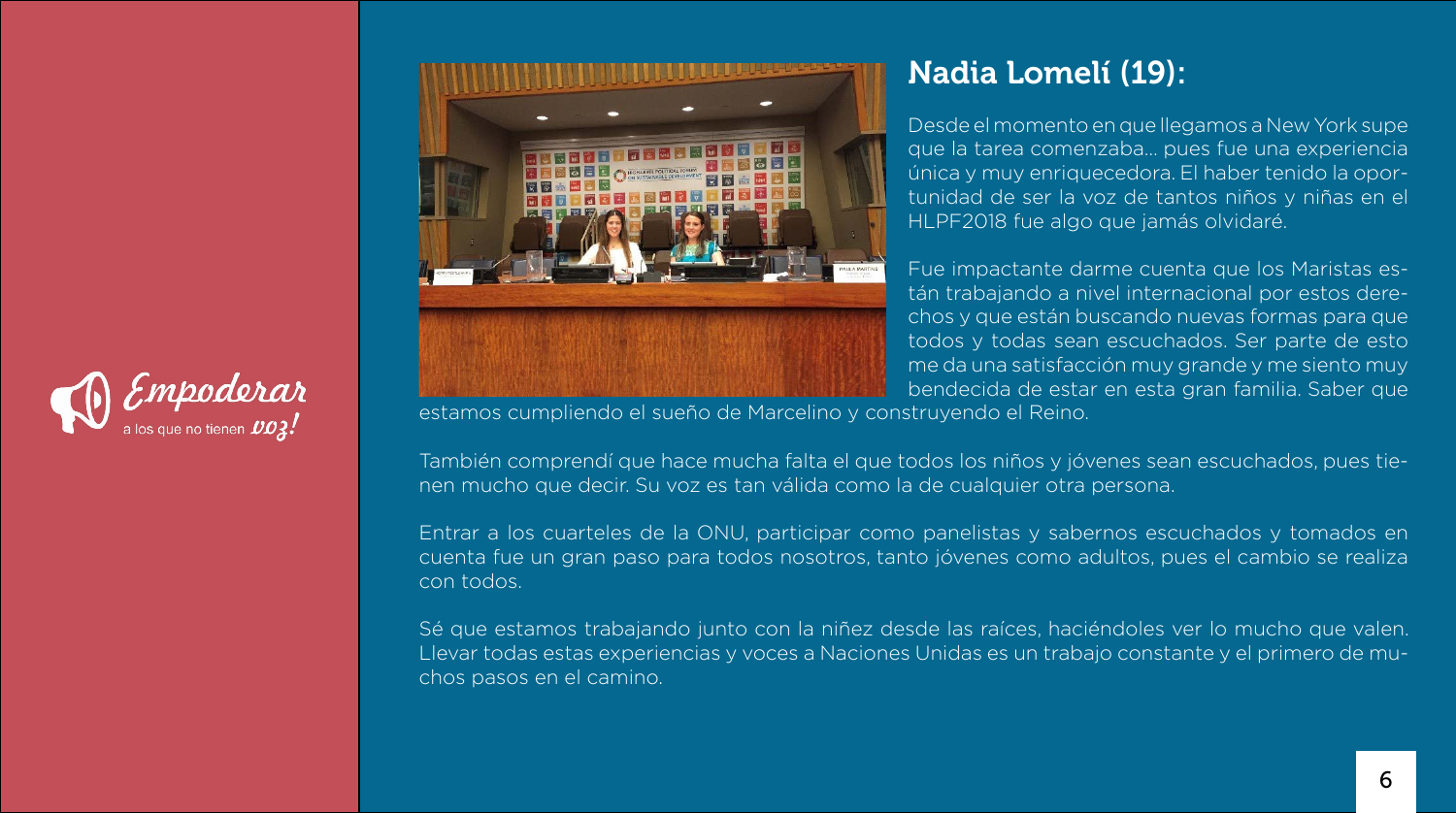

# **Sandy & M. H. Homma Sheets**

# Camila Álvarez (17):

Sin duda Ginebra me ha ayudado a crecer personalmente. Me alegro cada vez que recuerdo esos poquitos días allá y creo que las expectativas previas eran mínimas en comparación con lo que viví.

No podría precisar en un solo concepto qué fue lo más significativo, pero sí puedo decir que hubieron momentos que marcaron. Además del viaje y la estancia en Ginebra, el compartir con personas de otras naciones, el conocer a expertos como Alejandro Cussianovich; el ver que si estaba ahí no sólo era por lo que realicé previamente, si no porque hay personas que tienen la necesidad de escuchar a otras

para generar un cambio. Esto me hizo reflexionar y decidir qué deseo para el futuro, y no sólo un futuro para mí, sino para todos.

Me llamó mucho la atención que se responsabilizara tanto a los adultos por las malas prácticas. Quizás es cierto que son responsables, pero también los adultos son protagonistas de las mejoras que queremos los jóvenes.

Quedarnos en la crítica constante acerca de lo que han hecho mal sólo ayudará para seguir en esa absurda lucha de generaciones. Debemos orientarnos a descubrir lo que necesitan las antiguas, actuales y futuras generaciones y para esto debemos trabajar en conjunto. Estaré eternamente agradecida de la vida y orgullosa de ser marista.

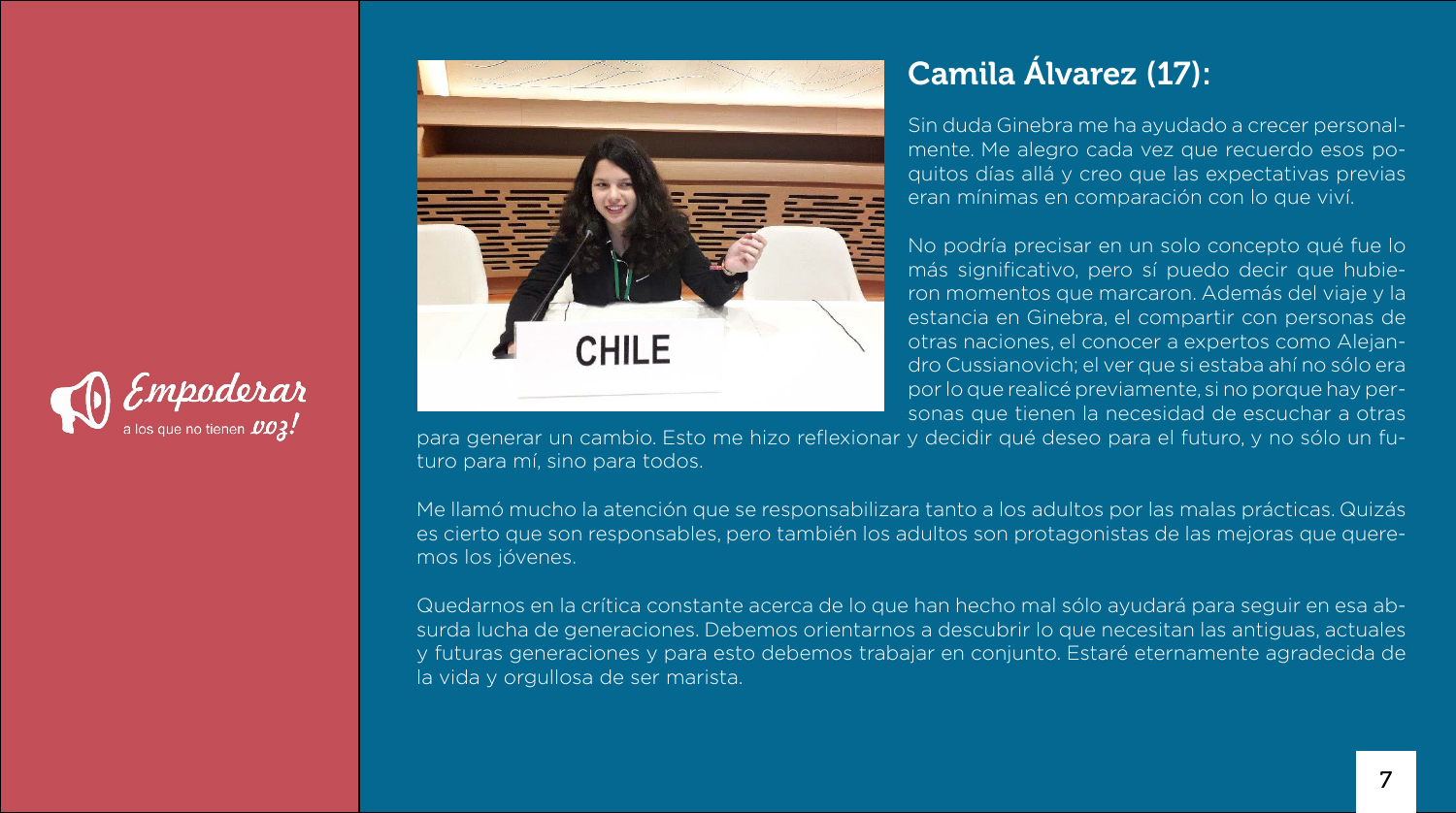### Gabriel Genivaldo do Santos (16):

Mi experiencia en Ginebra fue una de las mejores en mi vida pues, además de ser mi primer viaje internacional, tuve la oportunidad de mostrar al mundo la realidad de muchos niños de las periferias de Brasil, no sólo mi experiencia personal.

Fue un momento único, me emocionó el hecho de poder hablar y ser escuchado con atención.

Me gustó mucho el país, conocí varios lugares, hice amistad con varias personas del mundo. Todavía mantengo contacto con ellos.





Lo más significativo fue ver a los niños y adolescentes siendo protagonistas, representando y diciéndole a los adultos todo lo que pensamos en un espacio tan importante como la ONU. También tuvimos muchos momentos divertidos. Entre la delegación de Brasil y Chile nos llevamos muy bien, esos fueron los mejores momentos.

Me gustaría aprovechar la oportunidad y decir que esta experiencia cambió mi vida y me convirtió en un mejor ser humano.

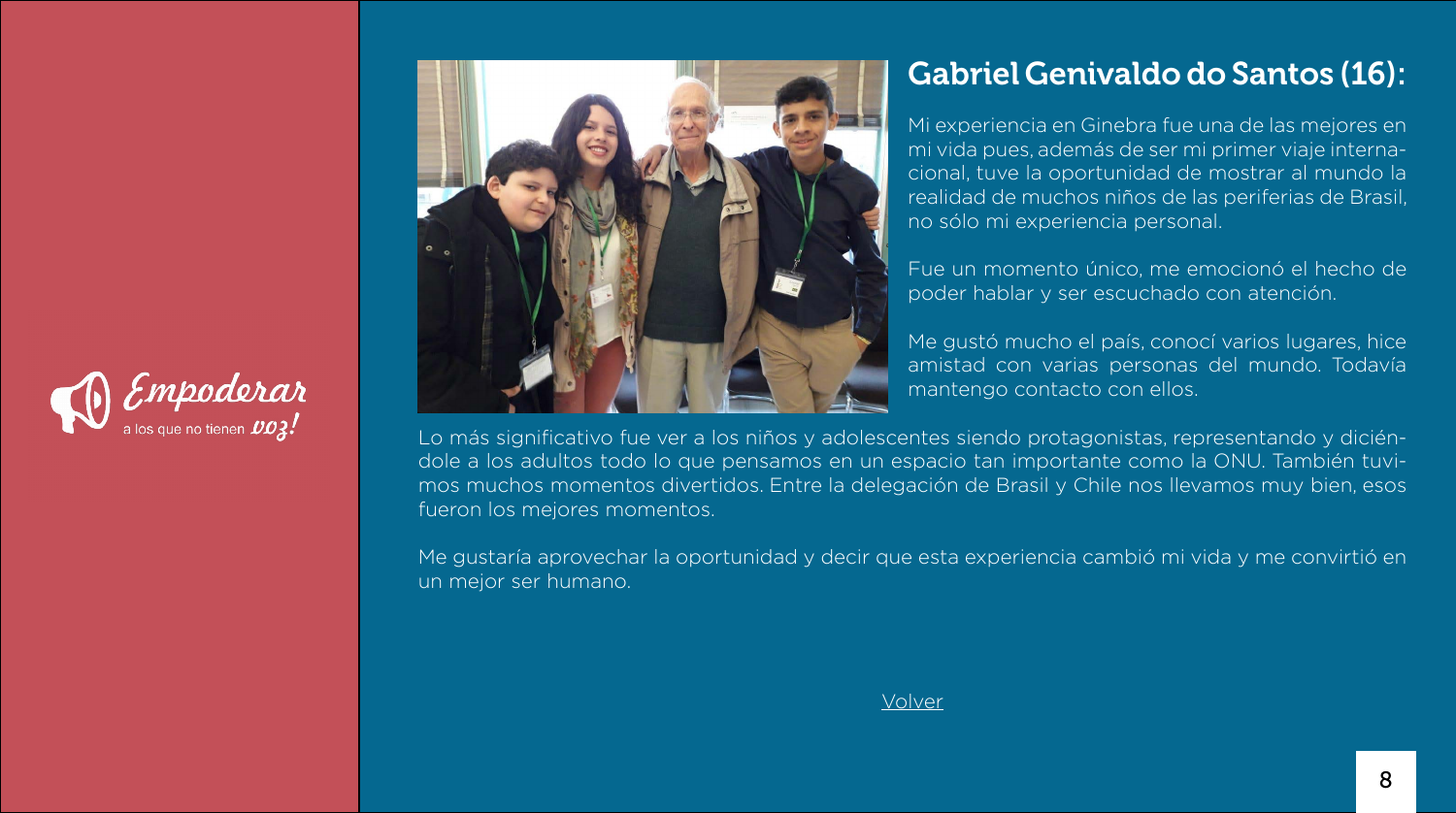### Le 10 décembre 2018: Soixante dix ans des droits de l'homme

### JEUNES MARISTES À L'ONU

<span id="page-22-0"></span>

Un jour comme aujourd'hui, exactement 70 ans, l'Assemblée générale des Nations Unies a adopté la Déclaration universelle des Droits de l'Homme proclame que tous les êtres humains ont les mêmes droits, quelle que soit la race, couleur, religion, sexe, langue, opinions politiques, d'origine ou toute autre condition particulière. Depuis lors, le 10 décembre est connu comme la journée internationale des Droits de l'Homme.

Pour célébrer cet anniversaire important, nous saurons l'expérience des jeunes maristes qui si sont rendu à New York et à Genève pour participer aux événements des Nations Unies qui font la promotion des Droits de l'Homme.

### Habiliter ceux qui n'ont pas de voix

*"Nous irons favorizer les possibilités pour notre partenaires partager, participer au processus décisionnel et, en même temps, inviter les enfants et les jeunes gens à être des leaders dans ce domaine. » Depuis plus de dix ans, l'Assemblée de la Mission Mariste à Mendes (Brésil, 2007) a fait cet appel. Invitation qui répète le XXII Chapitre Générale (Colombie, 2017) que nous pensons « dans la promotion, la protection et la défense des droits des enfants et des jeunes et dans leurs potentialité en tant qu'agents de transformation".*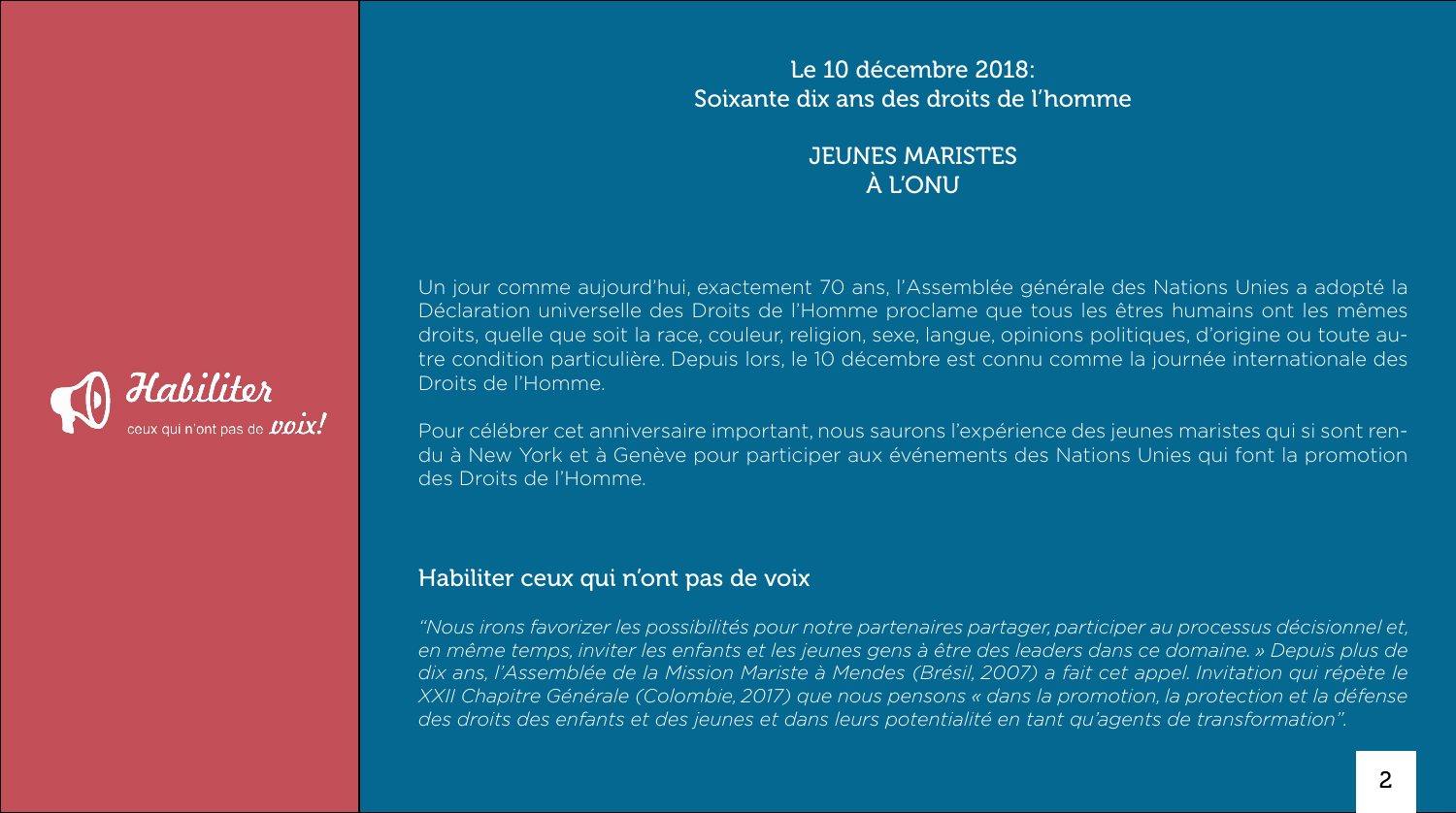

Sans aucun doute, être des leaders, des agents de tranformation, ou des défenseurs des Droits de l'Homme est un défi qui commence chaque jour des enfants et des jeunes Maristes. Toutefois, sa voix doit être entendue même aux niveaux plus élevés de discussion et de décision au niveau international.

Le Forum Politique de Haut Niveau (HLPF) est la principale plate-forme de l'ONU pour surveiller et examiner les 17 Objectifs de Développement Sutenable (ODS) que marquent l'agenda globale entre 2015 et 2030. Sofia Toro (Chili) en 2017 et Mariana Díaz et Nadia Lomelí (Mexique) en 2018 si sont rendu à New York pour représenter dans ce forum les milliers de jeunes d'Amérique Latine qui, dès 2013, ont participé à la discussion sur l'ODS.

# Sofía Toro Mariana D. Plauchud Nadia Lomelí Camila Álvarez Gabriel Genivaldo do Santos

De même, Camila Alvarez (Chili), Gabriel dos Santos et Pedro Gouvea (Brésil) ont représenté à Genève les 1 700 enfants et jeunes Maristes de 13 pays – dès Australie au Canada - qui ont participé aux consultations coduits par le Comité des Droits de l'Enfant de la L'Organisation des Nations Unies. Le 28 septembre 2018, le Jour du Débat Général a été réaliser pour discuter du rôle des enfants comme les défenseurs des droits de l'homme.

Faites-nous savoir comment votre expérience a été: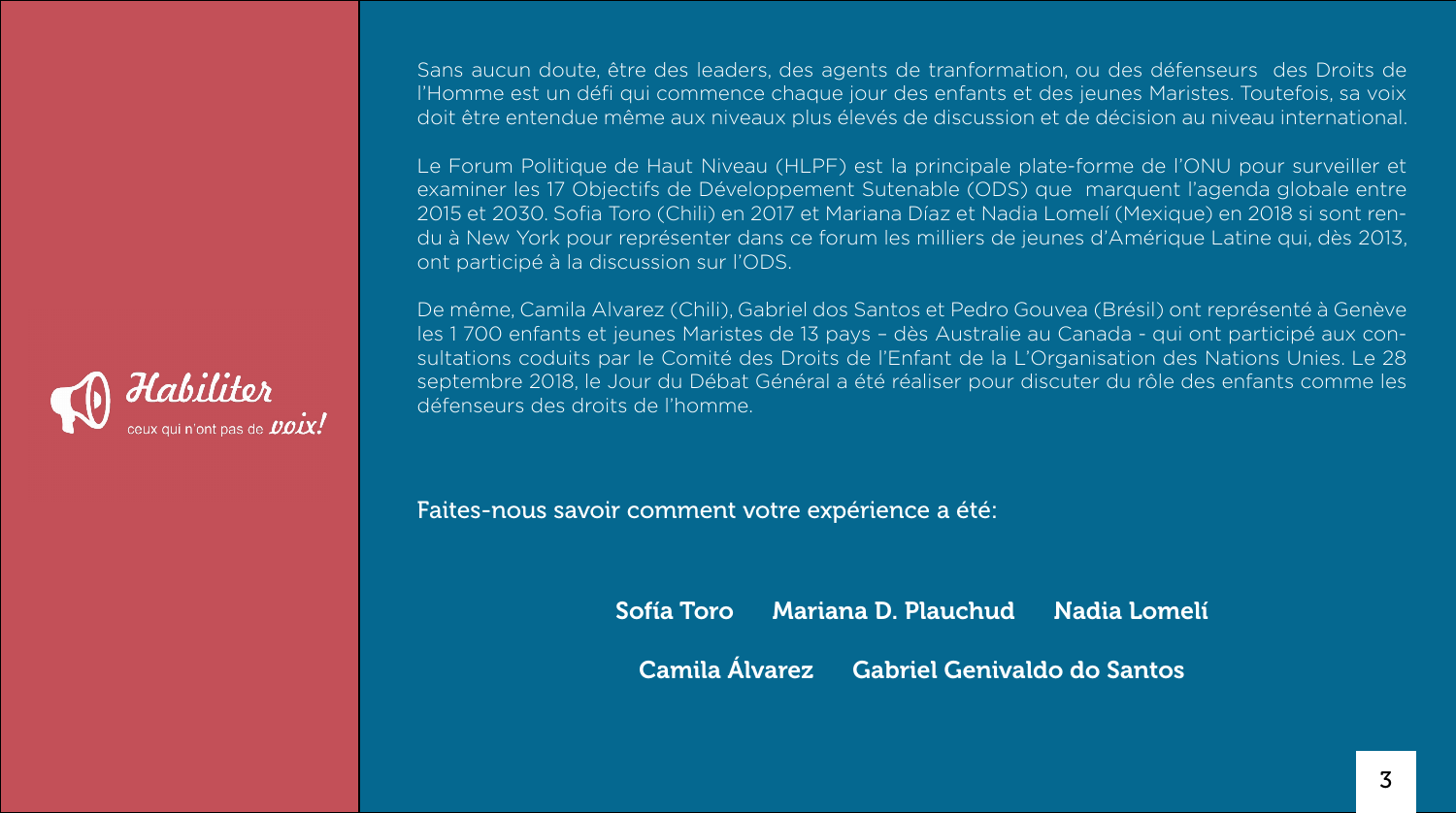# Sofía Toro (16):

Participer aux Forums politiques de haut niveau de l'Organisation des Nations Unies (HLPF) m'a permis d'en savoir plus sur le monde et comment il fonctionne.

Mais le plus important à mon avis, c'était d'avoir l'occasion de rencontrer des gens formidables, pleins d'énergie et son dévouement à faire de ce monde un meilleur endroit. Les histoires des jeunes m'a appris beaucoup de choses, de nouvelles réalités et de cultures.





Surtout, ils m'ont montré qu'avec enthousiasme et effort, enfants et jeunes geans peut contribuer avec leur grain de sable et, peu à peu, générer des changements qui finit par grandir et mûrir avec nous. En bref, cette expérience m'a rempli de foi et m'a donné l'espoir d'un monde meilleur et plus juste, où tous nous sommes en mesure de le construire.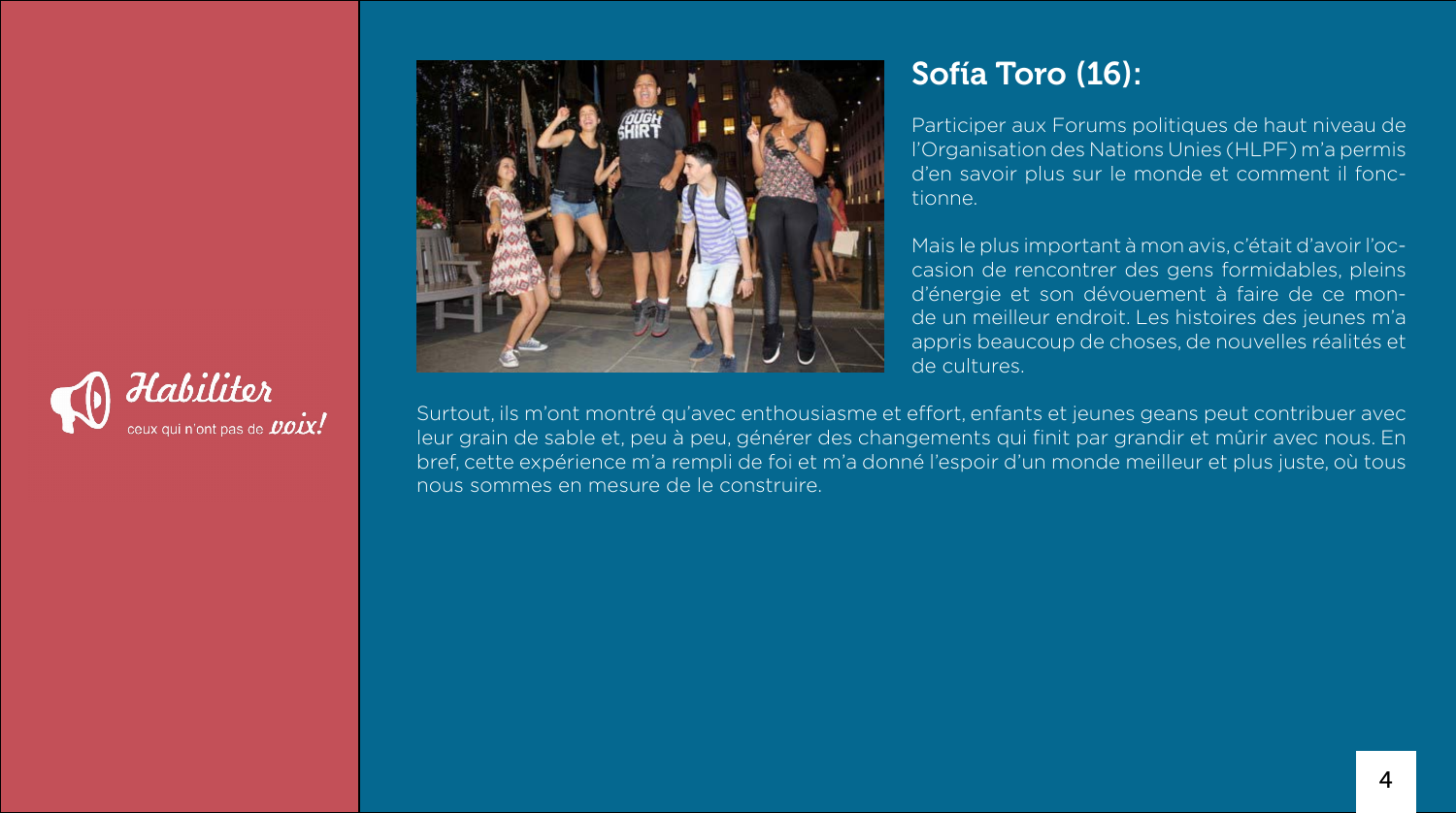### Mariana D. Plauchud (22):

Être au HLPF 2018 c'était une expérience formidable, parce que c'était une autre façon de connaître l'oportunité que les enfants maristes ont pour parler à partir des espaces créés pour eux ; où on peut les entendre dans les assemblées, les camps et les réunions organisées par des mouvements de jeunesse.

Il n'est pas seulement une rencontre mariste, est quelque chose qui transcende et atteindre les panneaux internationaux où le bien-être des enfants et des jeunes occupe une place particulière. Assurer l'intégrité de leur pensée, ce qu'ils disent et ce qu'ils pensent, c'est construire les bases.





Ces possibilités bien utilisées fournissent une bonne base pour se développer et avancé pour atteindre plus d'objectifs pour les enfants. Me donne une grande satisfaction de savoir que nous sommes une famille, pas seulement dans ma Province.

Nous sommes frères des Provinces d'autres pays, comme les États-Unis, qui nous ont soutenus avec leur hospitalité. Pour que la voix des enfants soit entendue et prise en compte au niveau international.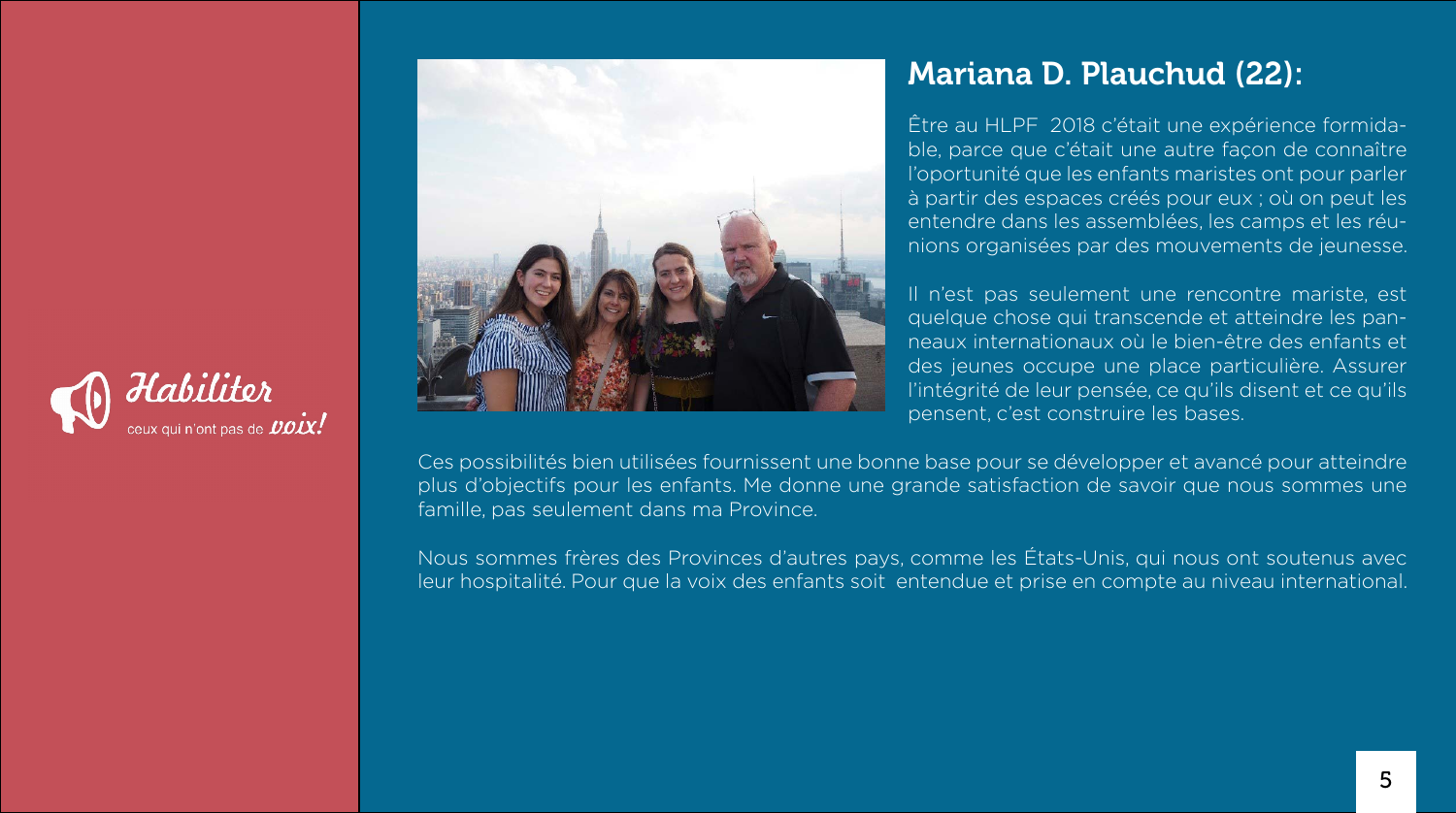### Nadia Lomelí (19):

Partir du moment où nous sommes arrivés à New York, je savais que la tâche commence... parce que c'était une expérience unique et très enrichissante. Ont eu l'occasion d'être la voix de tant d'enfants en HLPF 2018 que était quelque chose que je n'oublierai jamais.

Il est choquant de se rendre compte que les Maristes travaillent au niveau international pour ces droits et qui sont à la recherche de nouveaux moyens pour que chacun puisse se faire entendre. Être une partie de celui-ci me donne une très grande satisfaction et





je me sens très chanceuse d'être dans cette grande famille. Savoir que nous réalisons le rêve de Marcellin et construire le Royaume.

Comprends aussi qui rend clair que tous les enfants et les jeunes gens sont entendus, parce qu'ils ont beaucoup à dire. Sa voix est aussi valide que quelqu'un d'autre. Entrer dans le siège de l'ONU, participer en tant que panélistes et savent que nous ont été entendus et pris en compte était une grande étape pour nous tous, jeunes et adultes, étant donné que le changement se fait avec tous.

Je sais que nous travaillons avec les enfants des racines, ce qui leur fait voir combien ils valent. Apportez toutes ces expériences et voix pour l'Organisation des Nations Unies est un travail constant et la première des nombreuses étapes au long du chemin.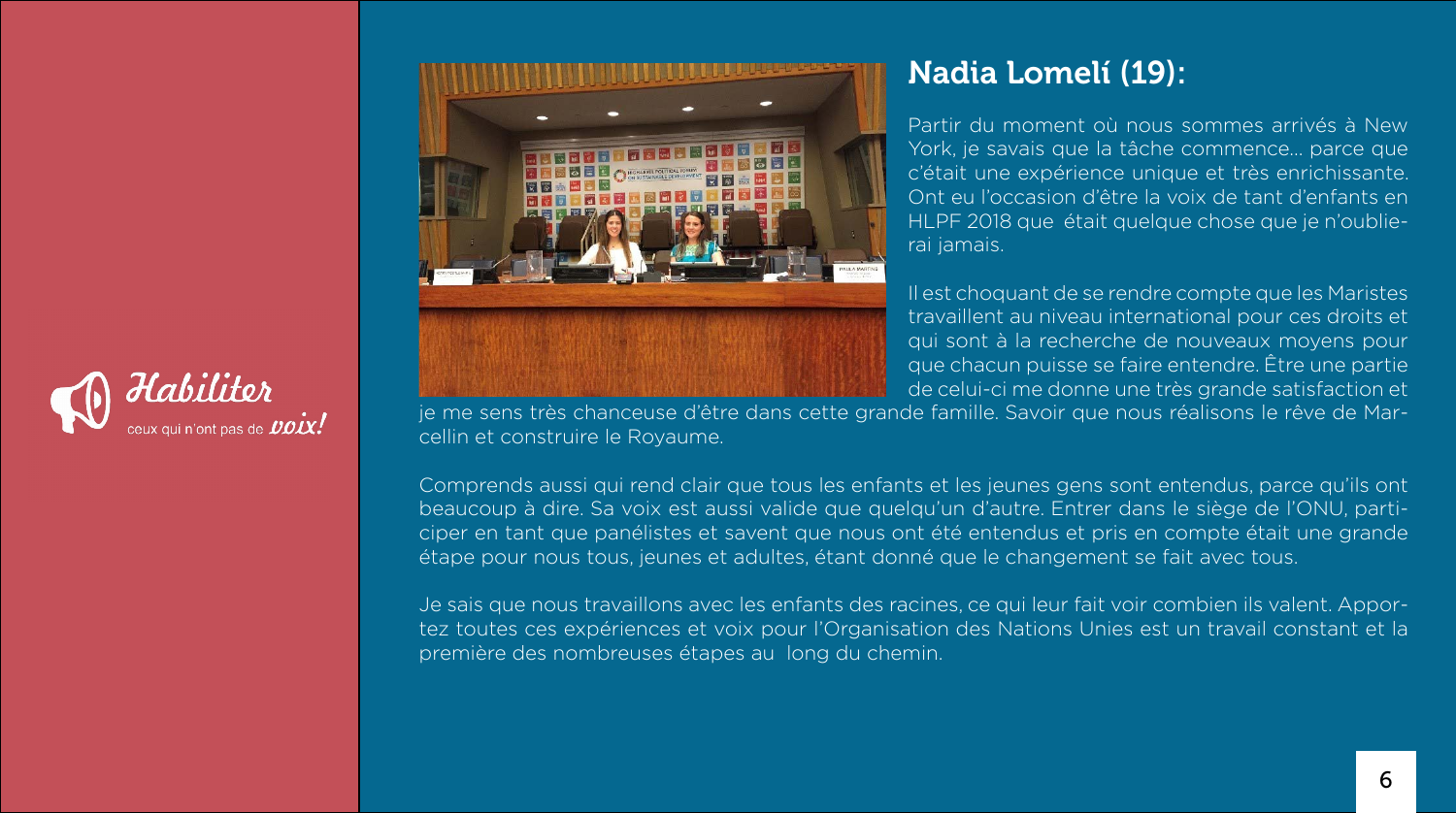

# **Sandy & M. H. Homma Sheets**

# Camila Álvarez (17):

Je ne pouvait pas spécifier dans un concept unique qui a été la plus importante, mais je peux dire qu'il y avait des moments. En plus de voyage et de séjour à Genève, partage avec les gens des autres Nations, connaitre des experts comme Alejandro Cussianovich ; voyant que j'étais là non seulement pour ce que j'ai fait avant, mais parce qu'il y a gens qui ont

Sans aucun doute, Genève m'a aidé à développer personnellement. Je suis heureux chaque fois que je me souviens de ces jours là et je pense que les attentes antérieures étaient minimes par rapport à ce que j'ai vécu.

la nécessité d'écouter les autres pour générer un changement. Çá m'a fait réfléchir et décider ce que je veux pour l'avenir et pas seulement un avenir pour moi, mais pour tout le monde.

A attiré mon attention que les adultes étaient considérés comme responsables de mauvaises pratiques. C'est vrai qu'ils sont responsables, mais les adultes sont aussi acteurs des améliorations que les jeunes veulent. Rester dans la critique constante sur ce qu'ils ont tort cela aidera seulement à poursuivre cette lutte absurde de générations. Nous devons nous guider à découvrir ce qui les générations anciennes, actuelles et futures ont besoin, et, pour cela, nous devons travailler ensemble. Je serai éternellement reconnaissant pour la vie et fier d'être Mariste.